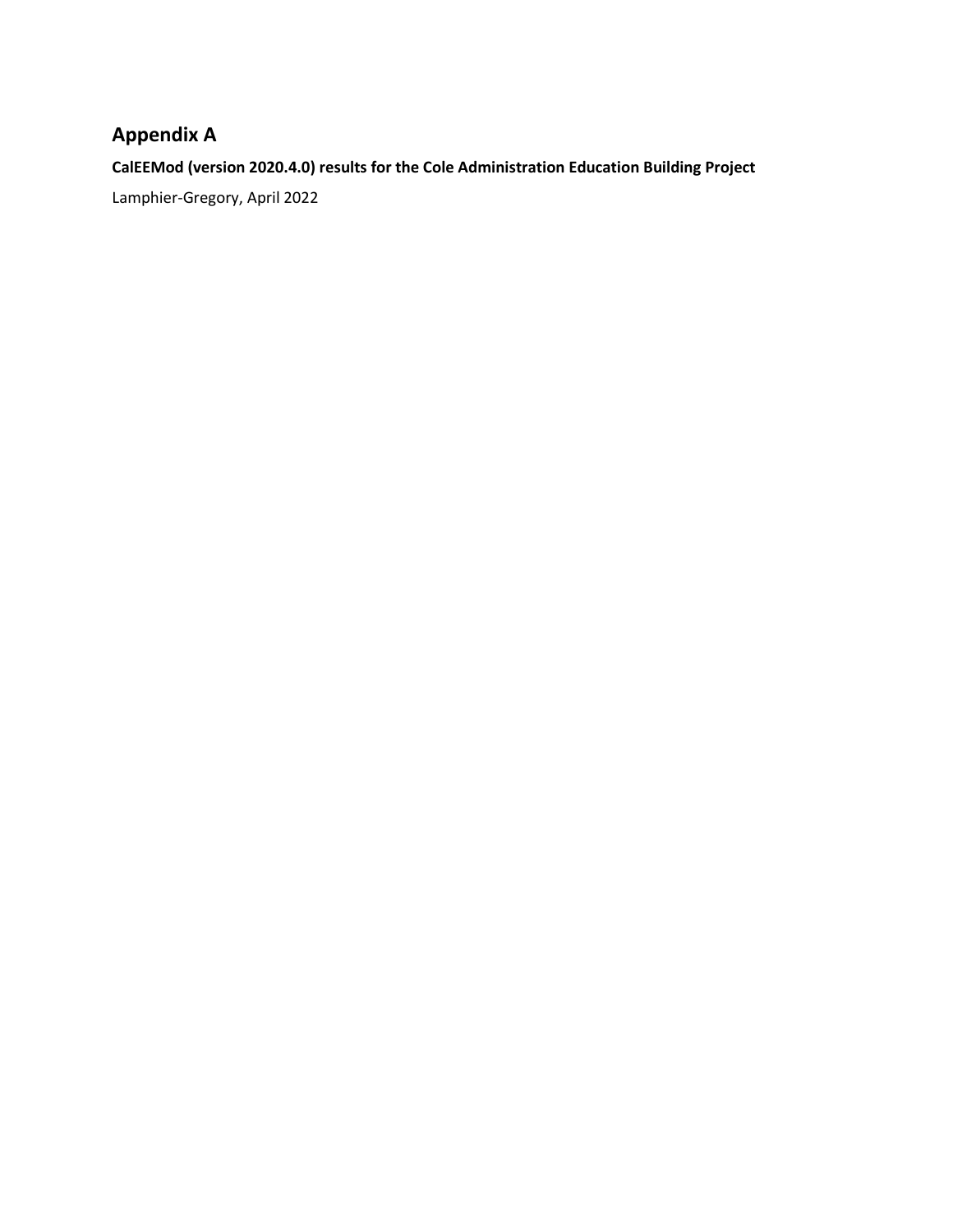**EMFAC Off-Model Adjustment Factors for Gasoline Light Duty Vehicle to Account for the SAFE Vehicle Rule Applied**

#### **Cole Admin Bldg with Remed**

**Alameda County, Annual**

# **1.0 Project Characteristics**

#### **1.1 Land Usage**

| Land Uses                  | Size  | Metric   | Lot Acreage | Floor Surface Area | Population |
|----------------------------|-------|----------|-------------|--------------------|------------|
| Government Office Building | 27.30 | 1000sqft | 0.63        | 27,300.00          |            |
| Junior College (2yr)       | 28.60 | 1000sqft | 0.66        | 28,600.00          |            |
| Parking Lot                | 93.00 | Space    | 0.84        | 37,200.00          |            |

#### **1.2 Other Project Characteristics**

| <b>Urbanization</b><br><b>Climate Zone</b> | Urban<br>5                       | Wind Speed (m/s)                  | 2.2   | <b>Precipitation Freg (Days)</b><br><b>Operational Year</b> | 63<br>2024 |
|--------------------------------------------|----------------------------------|-----------------------------------|-------|-------------------------------------------------------------|------------|
| <b>Utility Company</b>                     | Pacific Gas and Electric Company |                                   |       |                                                             |            |
| <b>CO2 Intensity</b><br>(lb/MWhr)          | 203.98                           | <b>CH4 Intensity</b><br>(lb/MWhr) | 0.033 | N2O Intensity<br>(lb/MWhr)                                  | 0.004      |

# **1.3 User Entered Comments & Non-Default Data**

Project Characteristics -

Land Use -

Trips and VMT - haul length for export of contaminated soils is estimated at 200 miles to licensed facility Construction Phase - Remediation I assumes 9,160 CY export, at 8 CY/haul = 1,145 haul trips, at 60 haul trips per day = 19 days Grading I assumes 9,160 CY import, ay 8 CY/haul = 1,145 haul trips, at 60 haul trips per day = 19 days Remediation II assumes 2,560 CY export, at 8 CY/haul = 300 haul trips, at 60 haul trips per day = 5 days Grading II assumes 4,860 CY import, at 8CY/haul = 608 haul trips, at 60 haul trips per day = 10 days

Demolition -

Grading - 2.6 acre site 1.6 ac in Phase I

1.0 ac in Phase II Mobile Land Use Mitigation -

Area Mitigation -

Energy Mitigation -

Waste Mitigation -

| Table Name           | <b>Column Name</b>         | Default Value | New Value |
|----------------------|----------------------------|---------------|-----------|
| tblAreaMitigation    | UseLowVOCPaintParkingCheck | False         | True      |
| tblConstructionPhase | NumDays                    | 3.00          | 19.00     |
| tblConstructionPhase | NumDays                    | 6.00          | 19.00     |
| tblConstructionPhase | NumDays                    | 6.00          | 5.00      |
| tblConstructionPhase | NumDays                    | 6.00          | 10.00     |
| tblGrading           | AcresOfGrading             | 19.00         | 1.60      |
| tblGrading           | AcresOfGrading             | 5.00          | 0.00      |
| tblGrading           | AcresOfGrading             | 10.00         | 1.00      |
| tblGrading           | AcresOfGrading             | 28.50         | 0.00      |
| tblGrading           | MaterialExported           | 0.00          | 2.560.00  |
| tblGrading           | MaterialExported           | 0.00          | 9.160.00  |
| tblGrading           | MaterialImported           | 0.00          | 9,160.00  |
| tblGrading           | MaterialImported           | 0.00          | 4.860.00  |
| tblTripsAndVMT       | HaulingTripLength          | 20.00         | 200.00    |
| tblTripsAndVMT       | HaulingTripLength          | 20.00         | 200.00    |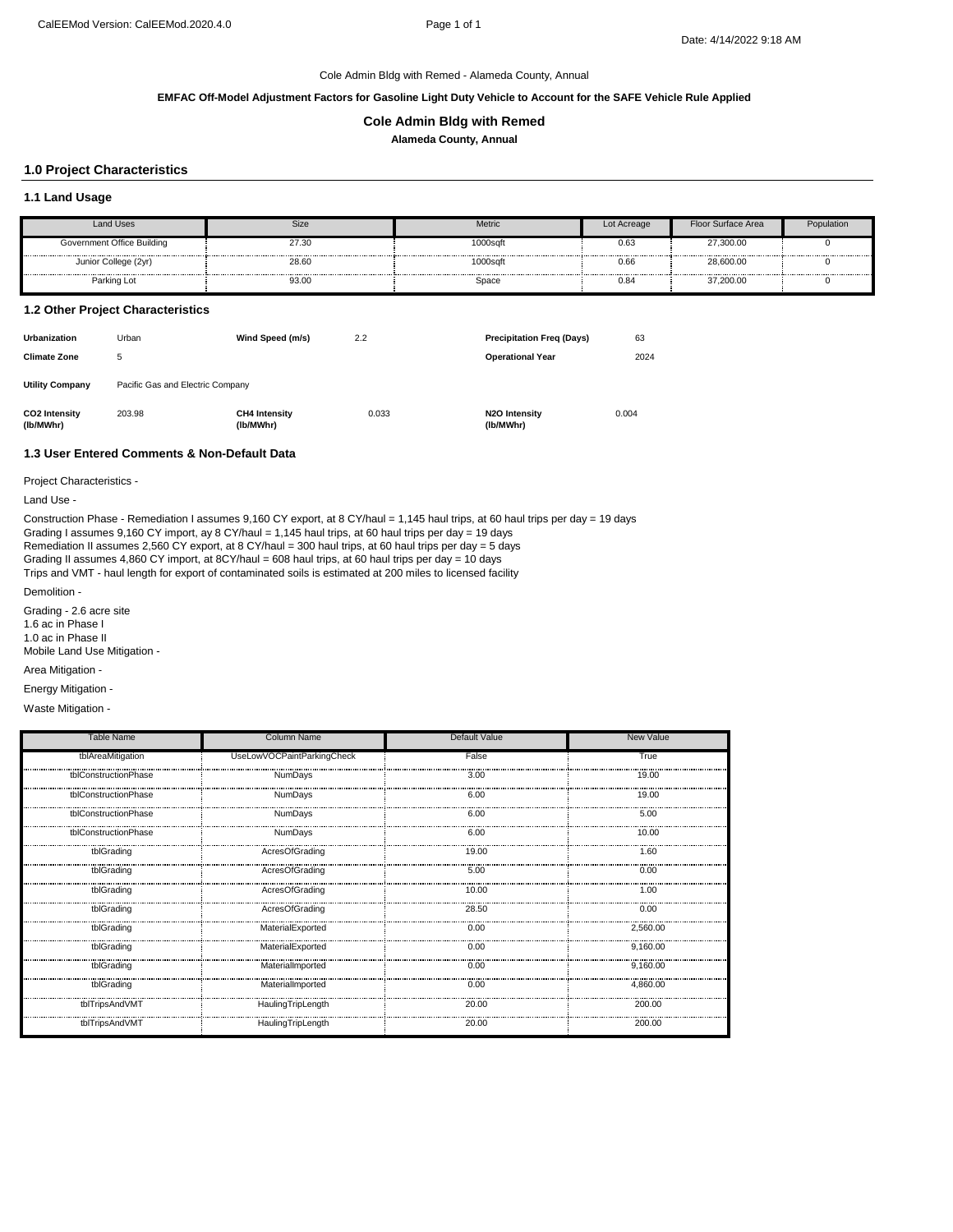#### **EMFAC Off-Model Adjustment Factors for Gasoline Light Duty Vehicle to Account for the SAFE Vehicle Rule Applied**

### **2.0 Emissions Summary**

**2.1 Overall Construction**

**Unmitigated Construction**

|                | <b>ROG</b>                 | <b>NO<sub>x</sub></b> | <sub>co</sub> | SO <sub>2</sub> | Fugitive<br><b>PM10</b> | Exhaust<br><b>PM10</b> | PM <sub>10</sub> Total | Fugitive<br>PM2.5 | Exhaust<br>PM2.5 | PM2.5 Total | Bio-CO2   NBio-CO2 | Total CO <sub>2</sub> | CH <sub>4</sub> | <b>N2O</b> | CO <sub>2</sub> e |
|----------------|----------------------------|-----------------------|---------------|-----------------|-------------------------|------------------------|------------------------|-------------------|------------------|-------------|--------------------|-----------------------|-----------------|------------|-------------------|
| Year           |                            |                       |               |                 | tons/yr                 |                        |                        |                   |                  |             |                    | MT/yr                 |                 |            |                   |
| 2022           | 0.1825<br>$\bullet$        | 2.3211                |               |                 | 0.1933                  | 0.0714                 | 0.2647                 | 0.0681            | 0.0677           | 0.1358      |                    | 582.5382              |                 |            | 602.2320          |
| 2023           | 0.4306<br>$\bullet\bullet$ | 1.2998                |               |                 | 0.1245                  | 0.0489                 | 0.1734                 | 0.0438            | 0.0464           | 0.0902      |                    | 296.2080              |                 |            | 303,2412          |
| <b>Maximum</b> | 0.4306                     | 2.3211                |               |                 | 0.1933                  | 0.0714                 | 0.2647                 | 0.0681            | 0.0677           | 0.1358      |                    | 582.5382              |                 |            | 602.2320          |

# **Mitigated Construction**

|                | <b>ROG</b> | <b>NO<sub>x</sub></b> | CO | SO <sub>2</sub> | Fugitive<br><b>PM10</b> | Exhaust<br><b>PM10</b> | PM <sub>10</sub> Total | Fugitive<br>PM2.5 | Exhaust<br>PM2.5 | PM2.5 Total | Bio- CO2   NBio- CO2   Total CO2 |          | CH <sub>4</sub> | N <sub>2</sub> O | CO <sub>2</sub> e |
|----------------|------------|-----------------------|----|-----------------|-------------------------|------------------------|------------------------|-------------------|------------------|-------------|----------------------------------|----------|-----------------|------------------|-------------------|
| Year           |            |                       |    |                 |                         | tons/yr                |                        |                   |                  |             |                                  | MT/yr    |                 |                  |                   |
| 2022           | 0.1825     | 2.3211                |    |                 | 0.1933                  | 0.0714<br>             | 0.2647                 | 0.0681            | 0.0677           | 0.1358      |                                  | 582.5380 |                 |                  | 602.2318<br>.     |
| 2023           | 0.4306     | 1.2998                |    |                 | 0.1245                  | 0.0489                 | 0.1734                 | 0.0438            | 0.0464           | 0.0902      |                                  | 296.2078 |                 |                  | 303.2410          |
| <b>Maximum</b> | 0.4306     | 2.3211                |    |                 | 0.1933                  | 0.0714                 | 0.2647                 | 0.0681            | 0.0677           | 0.1358      |                                  | 582.5380 |                 |                  | 602.2318          |

|                      | <b>ROG</b> | <b>NO<sub>x</sub></b> | <b>CO</b> | <b>SO2</b>      | <b>Fugitive</b><br><b>PM10</b> | <b>Exhaust</b><br><b>PM10</b> | PM10 Total                                   | <b>Fugitive</b><br><b>PM2.5</b> | <b>Exhaust</b><br><b>PM2.5</b> | <b>PM2.5</b><br><b>Total</b> |                                            | Bio- CO2   NBio-CO2   Total CO2 |      | CH <sub>4</sub> | N <sub>20</sub> | CO <sub>2</sub> e |
|----------------------|------------|-----------------------|-----------|-----------------|--------------------------------|-------------------------------|----------------------------------------------|---------------------------------|--------------------------------|------------------------------|--------------------------------------------|---------------------------------|------|-----------------|-----------------|-------------------|
| Percent<br>Reduction | 0.00       | 0.00                  | 0.00      | 0.00            | 0.00                           | 0.00                          | 0.00                                         | 0.00                            | 0.00                           | 0.00                         | 0.00                                       | 0.00                            | 0.00 | 0.00            | 0.00            | 0.00              |
| Quarter              |            | <b>Start Date</b>     |           | <b>End Date</b> |                                |                               | Maximum Unmitigated ROG + NOX (tons/quarter) |                                 |                                |                              | Maximum Mitigated ROG + NOX (tons/quarter) |                                 |      |                 |                 |                   |
|                      |            | $6 - 15 - 2022$       |           | $9-14-2022$     |                                |                               | 1.8088                                       |                                 |                                |                              |                                            |                                 |      |                 |                 |                   |
|                      |            | $9-15-2022$           |           | 12-14-2022      | 0.5689                         |                               |                                              |                                 |                                |                              |                                            |                                 |      |                 |                 |                   |
|                      |            | 12-15-2022            |           | 3-14-2023       | 0.5286                         |                               |                                              |                                 |                                | 0.5286                       |                                            |                                 |      |                 |                 |                   |
|                      |            | $3-15-2023$           |           | $6 - 14 - 2023$ | 1.2910                         |                               |                                              |                                 |                                | 1.2910                       |                                            |                                 |      |                 |                 |                   |
|                      |            |                       |           | <b>Highest</b>  | 1.8088                         |                               |                                              |                                 |                                | 1.8088                       |                                            |                                 |      |                 |                 |                   |

**2.2 Overall Operational**

**Unmitigated Operational**

|          | <b>ROG</b>      | <b>NO<sub>x</sub></b> | CO | SO <sub>2</sub> | Fugitive<br><b>PM10</b> | Exhaust<br><b>PM10</b> | PM10 Total  | Fugitive<br>PM2.5 | Exhaust<br>PM2.5 | PM2.5 Total          | Bio- CO2 NBio- CO2 Total CO2 |                 | CH <sub>4</sub> | N <sub>2</sub> O | CO <sub>2e</sub> |
|----------|-----------------|-----------------------|----|-----------------|-------------------------|------------------------|-------------|-------------------|------------------|----------------------|------------------------------|-----------------|-----------------|------------------|------------------|
| Category |                 |                       |    |                 |                         | tons/yr                |             |                   |                  |                      |                              | MT/yr           |                 |                  |                  |
| Area     | 0.2508          | 1.0000e-005           |    |                 |                         | 0.0000                 | 0.0000      |                   | 0.0000           | 0.0000               |                              | 2.6600e-<br>003 |                 |                  | 2.8300e-<br>003  |
| Energy   | 8.0400e-<br>003 | 0.0731                |    |                 |                         | 5.5600e-<br>003        | 5.5600e-003 |                   | 003              | 5.5600e- 5.5600e-003 |                              | 137.0718        |                 |                  | 138.1132         |
| Mobile   | 0.3569          | 0.4343                |    |                 | 0.7139                  | 5.1600e-<br>003        | 0.7191      | 0.1907            | 4.8100e-<br>003  | 0.1955               |                              | 638.4986        |                 |                  | 649.5419         |
| Waste    |                 |                       |    |                 |                         | 0.0000                 | 0.0000      |                   | 0.0000           | 0.0000               |                              | 12.7011         |                 |                  | 31.4666          |
| Water    |                 |                       |    |                 |                         | 0.0000                 | 0.0000      |                   | 0.0000           | 0.0000               |                              | 7.3701          |                 |                  | 14.5475          |
| Total    | 0.6157          | 0.5074                |    |                 | 0.7139                  | 0.0107                 | 0.7246      | 0.1907            | 0.0104           | 0.2011               |                              | 795.6442        |                 |                  | 833.6720         |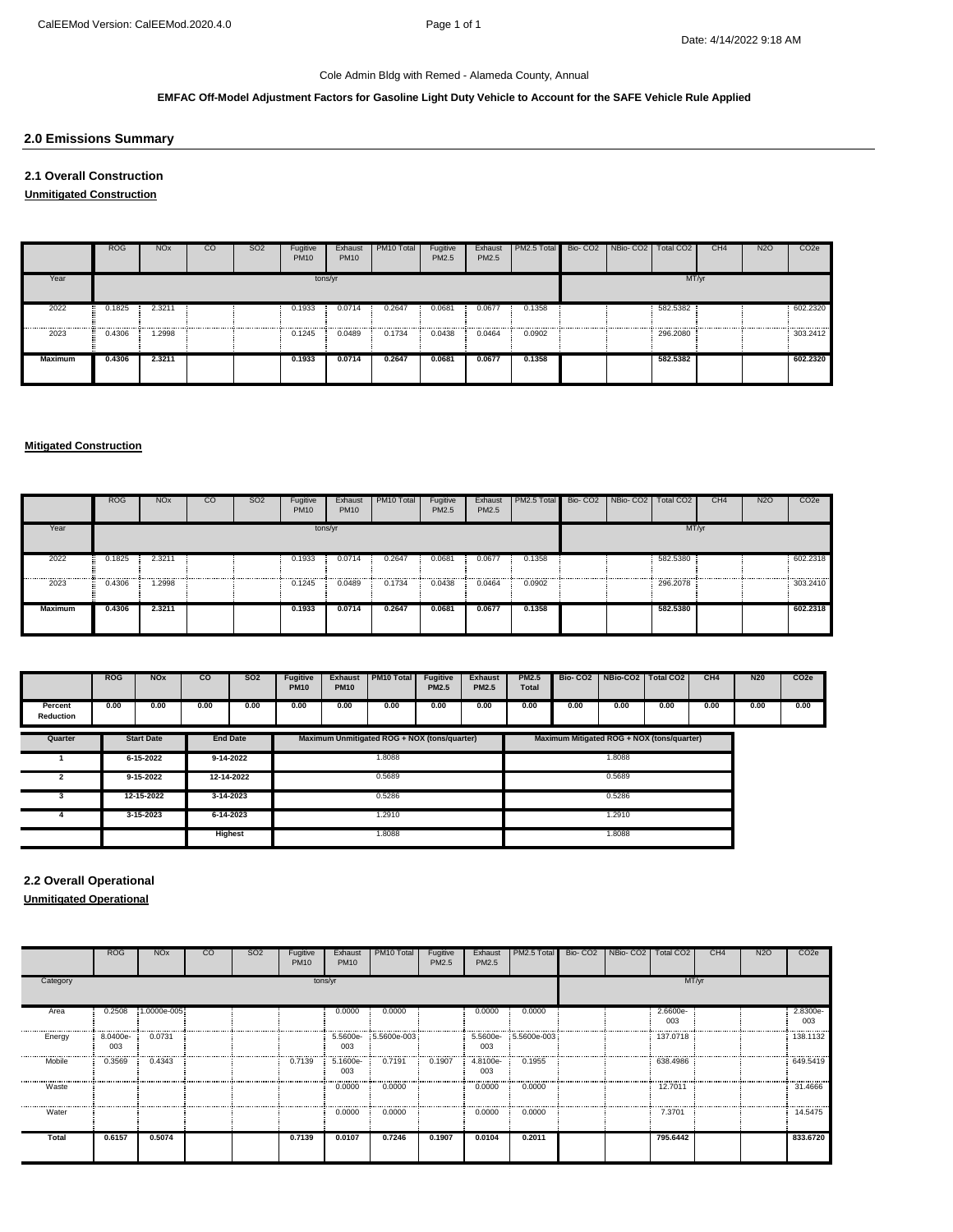#### **EMFAC Off-Model Adjustment Factors for Gasoline Light Duty Vehicle to Account for the SAFE Vehicle Rule Applied**

#### **Mitigated Operational**

|              | <b>ROG</b>      | <b>NO<sub>x</sub></b> | CO. | <b>SO2</b> | Fugitive<br><b>PM10</b> | Exhaust<br><b>PM10</b> | PM10 Total  | Fugitive<br>PM2.5 | Exhaust<br>PM2.5 | PM2.5 Total          | Bio-CO <sub>2</sub> | NBio-CO <sub>2</sub> | Total CO <sub>2</sub> | CH <sub>4</sub> | <b>N2O</b> | CO <sub>2e</sub> |
|--------------|-----------------|-----------------------|-----|------------|-------------------------|------------------------|-------------|-------------------|------------------|----------------------|---------------------|----------------------|-----------------------|-----------------|------------|------------------|
| Category     |                 |                       |     |            | tons/yr                 |                        |             |                   |                  |                      |                     |                      | MT/yr                 |                 |            |                  |
| Area         | 0.2508          | 1.0000e-005           |     |            |                         | 0.0000                 | 0.0000      |                   | 0.0000           | 0.0000               |                     |                      | 2.6600e-<br>003       |                 |            | 2.8300e-<br>003  |
| Energy       | 8.0400e-<br>003 | 0.0731                |     |            |                         | 5.5600e-<br>003        | 5.5600e-003 |                   | 003              | 5.5600e- 5.5600e-003 |                     |                      | 137.0718              |                 |            | 138.1132         |
| Mobile       | 0.3454          | 0.4101                |     |            | 0.6580                  | 4.8000e-<br>003        | 0.6628      | 0.1758            | 4.4700e-<br>003  | 0.1802               |                     |                      | 590.2949              |                 |            | 600.7252         |
| Waste        |                 |                       |     |            |                         | 0.0000                 | 0.0000      |                   | 0.0000           | 0.0000               |                     |                      | 12.7011               |                 |            | 31.4666          |
| Water        |                 |                       |     |            |                         | 0.0000                 | 0.0000      |                   | 0.0000           | 0.0000               |                     |                      | 7.3701                |                 |            | 14.5475          |
| <b>Total</b> | 0.6042          | 0.4832                |     |            | 0.6580                  | 0.0104                 | 0.6683      | 0.1758            | 0.0100           | 0.1858               |                     |                      | 747.4405              |                 |            | 784.8552         |

|                      | <b>ROG</b> | <b>NOx</b> | $_{\rm co}$ | <b>SO2</b> | <b>Fuaitive</b><br><b>PM10</b> | <b>Exhaust</b><br><b>PM10</b> | <b>PM10 Total</b> | <b>Fugitive</b><br><b>PM2.5</b> | <b>Exhaust</b><br><b>PM2.5</b> | <b>PM2.5 Total Bio-CO2</b> |      | NBio-CO2   Total CO2 |      | CH <sub>4</sub> | N <sub>20</sub> | CO <sub>2</sub> e |
|----------------------|------------|------------|-------------|------------|--------------------------------|-------------------------------|-------------------|---------------------------------|--------------------------------|----------------------------|------|----------------------|------|-----------------|-----------------|-------------------|
| Percent<br>Reduction | 1.86       | 4. / č     | 0.00        | 0.00       | 7.84                           | 3.36                          | -<br>.            | о.<br>ەق. /                     | 3.28                           | 7.60                       | 0.00 | 0.00<br>.            | 6.06 | 0.00            | 0.00            | 5.86              |

#### **3.0 Construction Detail**

#### **Construction Phase**

| Phase<br>Number | <b>Phase Name</b>            | <b>Phase Type</b>     | <b>Start Date</b> | <b>End Date</b> | Num Days<br>Week | Num Days     | <b>Phase Description</b> |
|-----------------|------------------------------|-----------------------|-------------------|-----------------|------------------|--------------|--------------------------|
|                 | demo l                       | Demolition            | 6/15/2022         | 7/12/2022       |                  | $20^{\circ}$ |                          |
|                 | remediation I                | Site Preparation      | 7/13/2022         | 8/8/2022        |                  | 19:          |                          |
|                 | grading I                    | Grading               | 7/16/2022         | 8/11/2022       |                  | 19.          |                          |
|                 | Building Construction        | Building Construction | 7/26/2022         | 5/29/2023       |                  | 220          |                          |
|                 | demo II                      | Demolition            | 4/3/2023          | 4/28/2023       |                  | 20:          |                          |
|                 | remediation II               | Grading               | 4/29/2023         | 5/5/2023        |                  |              |                          |
|                 | grading II                   | Grading               | 5/9/2023          | 5/22/2023       |                  | 10:          |                          |
|                 | Paving                       | Paving                | 5/23/2023         | 6/5/2023        |                  | 10:          |                          |
|                 | <b>Architectural Coating</b> | Architectural Coating | 5/30/2023         | 6/12/2023       |                  | 10.          |                          |

**Acres of Grading (Site Preparation Phase): 0**

**Acres of Grading (Grading Phase): 1.6**

**Acres of Paving: 0.84**

**Residential Indoor: 0; Residential Outdoor: 0; Non-Residential Indoor: 83,850; Non-Residential Outdoor: 27,950; Striped Parking Area: 2,232 (Architectural**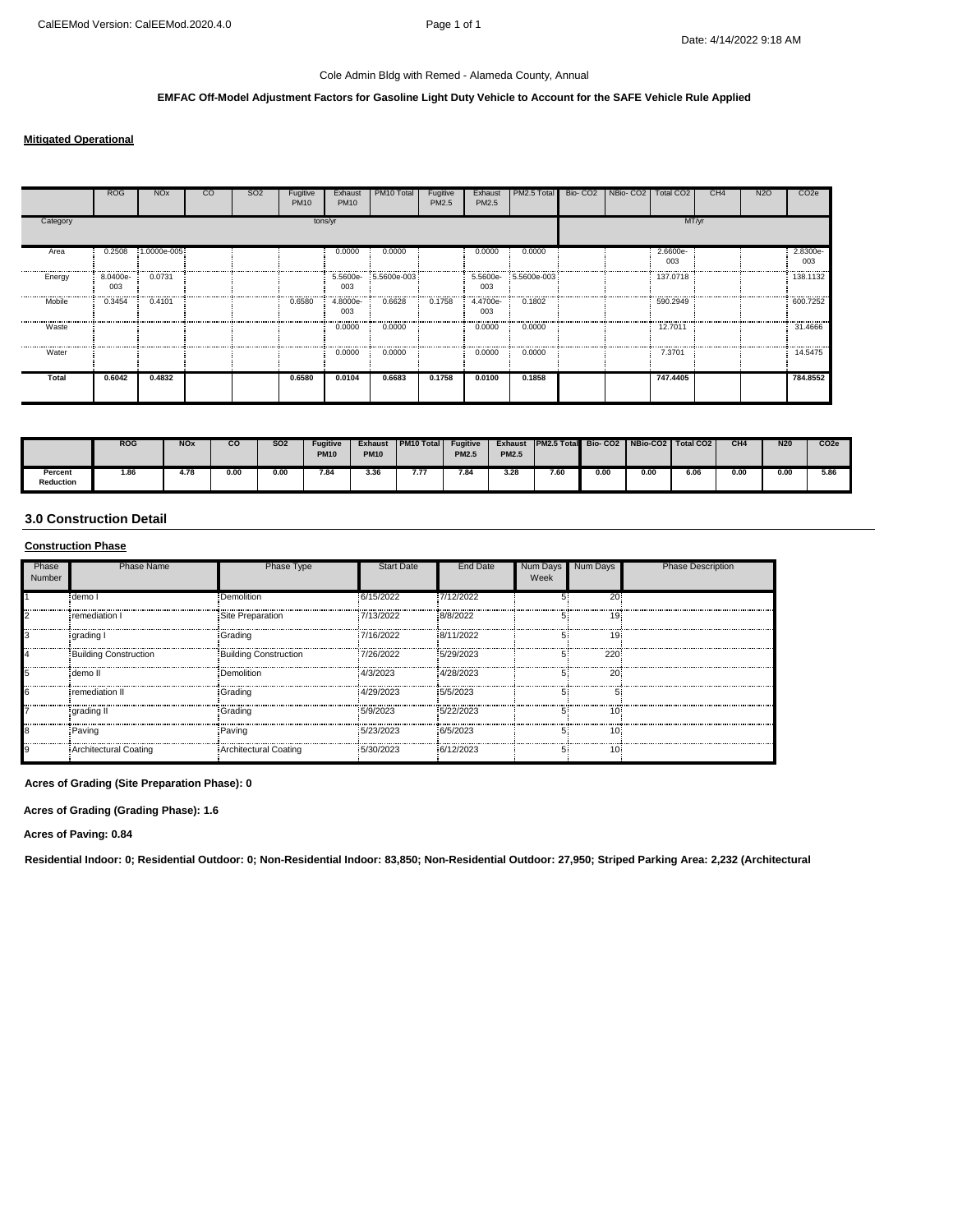# **EMFAC Off-Model Adjustment Factors for Gasoline Light Duty Vehicle to Account for the SAFE Vehicle Rule Applied**

# **OffRoad Equipment**

| <b>Phase Name</b>            | Offroad Equipment Type          | Amount       | <b>Usage Hours</b> | <b>Horse Power</b> | Load Factor |
|------------------------------|---------------------------------|--------------|--------------------|--------------------|-------------|
| demo l                       | Concrete/Industrial Saws        |              | 8.00               | 81                 | 0.73        |
| demo l                       | <b>Rubber Tired Dozers</b>      |              | 8.00               | 247                | 0.40        |
| .<br>demo l                  | Tractors/Loaders/Backhoes       | 3.           | 8.00               | 97                 | 0.37        |
| remediation I                | Graders                         |              | 8.00               | 187                | 0.41        |
| remediation I                | Scrapers                        |              | 8.00               | 367                | 0.48        |
| .<br>remediation I           | Tractors/Loaders/Backhoes       |              | 7.00               | 97                 | 0.37        |
| grading I                    | Graders                         |              | 8.00               | 187                | 0.41        |
| grading I                    | <b>Rubber Tired Dozers</b>      |              | 8.00               | 247                | 0.40        |
| grading I                    | Tractors/Loaders/Backhoes       | 2.           | 7.00               | 97                 | 0.37        |
| <b>Building Construction</b> | Cranes                          |              | 8.00               | 231                | 0.29        |
| <b>Building Construction</b> | Forklifts                       | 2.           | 7.00               | 89                 | 0.20        |
| Building Construction        | <b>Generator Sets</b>           |              | 8.00               | 84                 | 0.74        |
| <b>Building Construction</b> | Tractors/Loaders/Backhoes       |              | 6.00.              | 97                 | 0.37        |
| <b>Building Construction</b> | Welders                         | 3.           | 8.00               | 46                 | 0.45        |
| Paving                       | <b>Cement and Mortar Mixers</b> |              | 8.00               | 9                  | 0.56        |
| Paving                       | Pavers                          |              | 8.00               | 130                | 0.42        |
| Paving                       | Paving Equipment                |              | 8.00               | 132                | 0.36        |
| Paving                       | Rollers                         | 2.           | 8.00               | 80                 | 0.38        |
| Paving                       | Tractors/Loaders/Backhoes       |              | 8.00               | 97                 | 0.37        |
| <b>Architectural Coating</b> | Air Compressors                 |              | 6.00               | 78                 | 0.48        |
| demo II                      | Concrete/Industrial Saws        |              | 8.00               | 81                 | 0.73        |
| demo II                      | <b>Rubber Tired Dozers</b>      |              | 8.00               | 247                | 0.40        |
| demo II                      | Tractors/Loaders/Backhoes       | 3.           | 8.00               | 97                 | 0.37        |
| remediation II               | Graders                         | 1:           | 8.00               | 187                | 0.41        |
| remediation II               | <b>Rubber Tired Dozers</b>      | 1:           | 8.00               | 247                | 0.40        |
| remediation II               | Tractors/Loaders/Backhoes       | $\mathbf{2}$ | 7.00               | 97                 | 0.37        |
| grading II                   | Graders                         |              | 8.00               | 187                | 0.41        |
| grading II                   | <b>Rubber Tired Dozers</b>      | 1:           | 8.00               | 247                | <br>0.40    |
| grading II                   | Tractors/Loaders/Backhoes       | 2.           | 7.00               | 97                 | 0.37        |

#### **Trips and VMT**

| Phase Name                   | Offroad Equipment<br>Count | Worker Trip<br>Number | Vendor Trip<br>Number | Hauling Trip<br>Number | <b>Worker Trip</b><br>Length | Vendor Trip<br>Length | Hauling Trip<br>Length | <b>Worker Vehicle</b><br>Class | <b>Vendor Vehicle</b><br>Class | Hauling<br>Vehicle Class |
|------------------------------|----------------------------|-----------------------|-----------------------|------------------------|------------------------------|-----------------------|------------------------|--------------------------------|--------------------------------|--------------------------|
| demo I                       |                            | 13.00                 | 0.00                  | 29.00                  | 10.80                        | 7.30:                 |                        | 20.00 LD Mix                   | <b>HDT Mix</b>                 | <b>HHD</b>               |
| remediation I                |                            | 8.00                  | 0.00                  | 1.145.00               | 10.80                        | 7.30                  |                        | 200.00 LD Mix                  | HDT Mix                        | <b>HHDT</b>              |
| grading I                    |                            | 10.00                 | 0.00                  | 1,145.00               | 10.80                        | 7.30                  |                        | 20.00 LD Mix                   | <b>HDT Mix</b>                 | HHDT                     |
| <b>Building Construction</b> |                            | 36.00                 | 15.00                 | 0.00.                  | 10.80                        | 7.30                  |                        | 20.00 LD Mix                   | HDT Mix                        | HHD <sub>1</sub>         |
| Paving                       |                            | 15.00                 | $0.00 -$              | $0.00 -$               | 10.80                        | 7.30 <sup>°</sup>     |                        | 20.00 LD Mix                   | <b>HDT Mix</b>                 | <b>HHDT</b>              |
| Architectural Coating        |                            | 7.00.                 | 0.00                  | 0.00                   | 10.80                        | 7.30                  |                        | 20.00 LD Mix                   | HDT Mix                        | HHDT                     |
| demo II                      |                            | $13.00 -$             | 0.00                  | 200.00                 | 10.80                        | 7.30:                 |                        | 20.00 LD Mix                   | HDT Mix                        | <b>HHD1</b>              |
| remediation II               |                            | 10.00                 | 0.00                  | 320.00                 | 10.80                        | 7.30                  |                        | 200.00 LD Mix                  | HDT Mix                        | <b>HHDT</b>              |
| grading II                   |                            | 10.00                 | $0.00 -$              | 608.00                 | 10.80                        | $7.30 -$              |                        | 20.00 LD Mix                   | HDT Mix                        | <b>HHDT</b>              |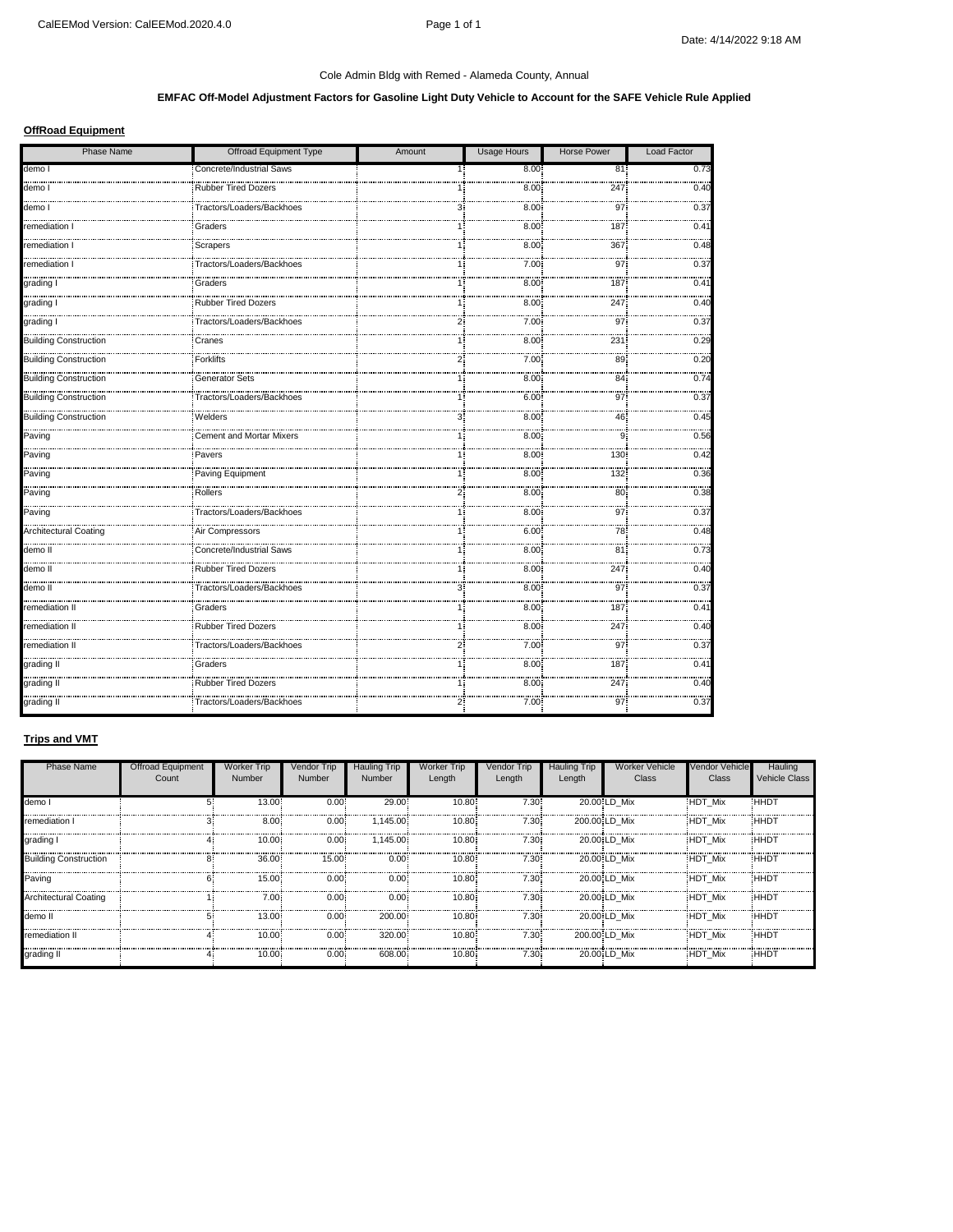# **EMFAC Off-Model Adjustment Factors for Gasoline Light Duty Vehicle to Account for the SAFE Vehicle Rule Applied**

**3.1 Mitigation Measures Construction**

# **3.2 demo I - 2022**

**Unmitigated Construction On-Site**

|                      | <b>ROG</b>    | <b>NO<sub>x</sub></b> | CO | SO <sub>2</sub> | Fugitive<br><b>PM10</b> | Exhaust<br><b>PM10</b> | PM10 Total           | Fugitive<br>PM2.5 | Exhaust<br>PM2.5 | PM2.5 Total         | Bio- CO2   NBio- CO2   Total CO2 |         | CH <sub>4</sub> | <b>N2O</b> | CO <sub>2e</sub> |
|----------------------|---------------|-----------------------|----|-----------------|-------------------------|------------------------|----------------------|-------------------|------------------|---------------------|----------------------------------|---------|-----------------|------------|------------------|
| Category             |               |                       |    |                 | tons/yr                 |                        |                      |                   |                  |                     |                                  | MT/yr   |                 |            |                  |
| <b>Fugitive Dust</b> |               |                       |    |                 | 3.1500e-<br>003         | 0.0000                 | 3.1500e-003 4.8000e- | 004               | 0.0000           | 4.8000e-004         |                                  | 0.0000  |                 |            | 0.0000<br>.      |
| Off-Road             | 0.0169<br>-77 | 0.1662                |    |                 |                         | 003                    | 8.3800e-8.3800e-003  |                   | 003              | 7.8300e-7.8300e-003 |                                  | 21.0777 |                 |            | 21.2120          |
| Total                | 0.0169        | 0.1662                |    |                 | 3.1500e-<br>003         | 8.38E-03               | 0.0115               | 4.8000e-<br>004   | 7.83E-03         | 8.31E-03            |                                  | 21.0777 |                 |            | 21.2120          |

# **Unmitigated Construction Off-Site**

|          | <b>ROG</b> | <b>NO<sub>x</sub></b> | <sub>CO</sub> | SO <sub>2</sub> | Fugitive<br><b>PM10</b> | Exhaust<br><b>PM10</b> | PM10 Total           | Fugitive<br><b>PM2.5</b> | Exhaust<br>PM2.5  | PM2.5 Total                 | Bio-CO <sub>2</sub> | NBio-CO <sub>2</sub> | Total CO <sub>2</sub> | CH <sub>4</sub> | N <sub>2</sub> O | CO <sub>2e</sub> |
|----------|------------|-----------------------|---------------|-----------------|-------------------------|------------------------|----------------------|--------------------------|-------------------|-----------------------------|---------------------|----------------------|-----------------------|-----------------|------------------|------------------|
| Category |            |                       |               |                 |                         | tons/yr                |                      |                          |                   |                             |                     |                      | MT/yr                 |                 |                  |                  |
| Hauling  | 005        | 7.0000e-2.4200e-003   |               |                 | 2.5000e-<br>004         | 2.0000e-<br>005        | 2.7000e-004          | 005                      | 005               | 7.0000e-2.0000e-9.0000e-005 |                     |                      | 0.8877                |                 |                  | 0.9300           |
| Vendor   | 0.0000     | 0.0000                |               |                 | 0.0000                  | 0.0000                 | 0.0000               | 0.0000                   | 0.0000            | 0.0000                      |                     |                      | 0.0000                |                 |                  | 0.0000           |
| Worker   | 004        | 3.7000e-2.6000e-004   |               |                 | 1.0300e-<br>003         | 1.0000e-<br>005        | 1.0300e-003 2.7000e- | 004                      | 005               | 1.0000e-2.8000e-004         |                     |                      | 0.8315                |                 |                  | 0.8394           |
| Total    | 4.40E-04   | 2.68E-03              |               |                 | 1.2800e-<br>003         | 3.00E-05               | 1.30E-03             | 3.40E-04                 | $3.0000e-$<br>005 | 3.70E-04                    |                     |                      | 1.7192                |                 |                  | 1.7694           |

**Mitigated Construction On-Site**

|                      | <b>ROG</b> | <b>NO<sub>x</sub></b> | <sub>co</sub> | SO <sub>2</sub> | Fugitive<br><b>PM10</b> | Exhaust<br><b>PM10</b> | PM10 Total           | Fugitive<br>PM2.5 | Exhaust<br>PM2.5 | PM2.5 Total          | Bio- CO2 NBio- CO2 | Total CO <sub>2</sub> | CH <sub>4</sub> | N <sub>2</sub> O | CO <sub>2</sub> e |
|----------------------|------------|-----------------------|---------------|-----------------|-------------------------|------------------------|----------------------|-------------------|------------------|----------------------|--------------------|-----------------------|-----------------|------------------|-------------------|
| Category             |            |                       |               |                 |                         | tons/yr                |                      |                   |                  |                      |                    | MT/yr                 |                 |                  |                   |
| <b>Fugitive Dust</b> |            |                       |               |                 | 3.1500e-<br>003         | 0.0000                 | 3.1500e-003 4.8000e- | 004               | 0.0000           | 4,8000e-004          |                    | 0.0000                |                 |                  | 0.0000            |
| Off-Road             | 0.0169     | 0.1662                |               |                 |                         | 003                    | 8.3800e-8.3800e-003  |                   | 003              | 7.8300e- 7.8300e-003 |                    | 21.0777               |                 |                  | 21.2119           |
| Total                | 0.0169     | 0.1662                |               |                 | 3.1500e-<br>003         | 8.3800e-<br>003        | 0.0115               | 4.8000e-<br>004   | 7.8300e-<br>003  | 8.3100e-003          |                    | 21.0777               |                 |                  | 21.2119           |

|          | <b>ROG</b>      | <b>NO<sub>x</sub></b> | $_{\rm CO}$ | SO <sub>2</sub> | Fugitive<br><b>PM10</b> | Exhaust<br><b>PM10</b> | PM10 Total           | Fugitive<br>PM2.5 | Exhaust<br>PM2.5  | PM2.5 Total         | Bio- CO2 NBio- CO2 Total CO2 |        | CH <sub>4</sub> | N <sub>2</sub> O | CO <sub>2</sub> e |
|----------|-----------------|-----------------------|-------------|-----------------|-------------------------|------------------------|----------------------|-------------------|-------------------|---------------------|------------------------------|--------|-----------------|------------------|-------------------|
| Category |                 |                       |             |                 | tons/yr                 |                        |                      |                   |                   |                     |                              | MT/yr  |                 |                  |                   |
| Hauling  | 7.0000e-<br>005 | 2.4200e-003           |             |                 | 2.5000e-<br>004         | 2.0000e-<br>005        | 2,7000e-004          | 7.0000e-<br>005   | 005               | 2,0000e-9,0000e-005 |                              | 0.8877 |                 |                  | 0.9300            |
| Vendor   | 0.0000          | 0.0000                |             |                 | 0.0000                  | 0.0000                 | 0.0000               | 0.0000            | 0.0000            | 0.0000              |                              | 0.0000 |                 |                  | 0.0000            |
| Worker   | 004             | 3.7000e-2.6000e-004   |             |                 | -0300e.<br>003          | 1.0000e-<br>005        | 1.0300e-003 2.7000e- | 004               | 005               | 1.0000e-2.8000e-004 |                              | 0.8315 |                 |                  | 0.8394            |
| Total    | 4.4000e-<br>004 | 2.6800e-003           |             |                 | 1.2800e-<br>003         | 3.0000e-<br>005        | 1.3000e-003          | 3.4000e-<br>004   | $3.0000e-$<br>005 | 3.7000e-004         |                              | 1.7192 |                 |                  | 1.7694            |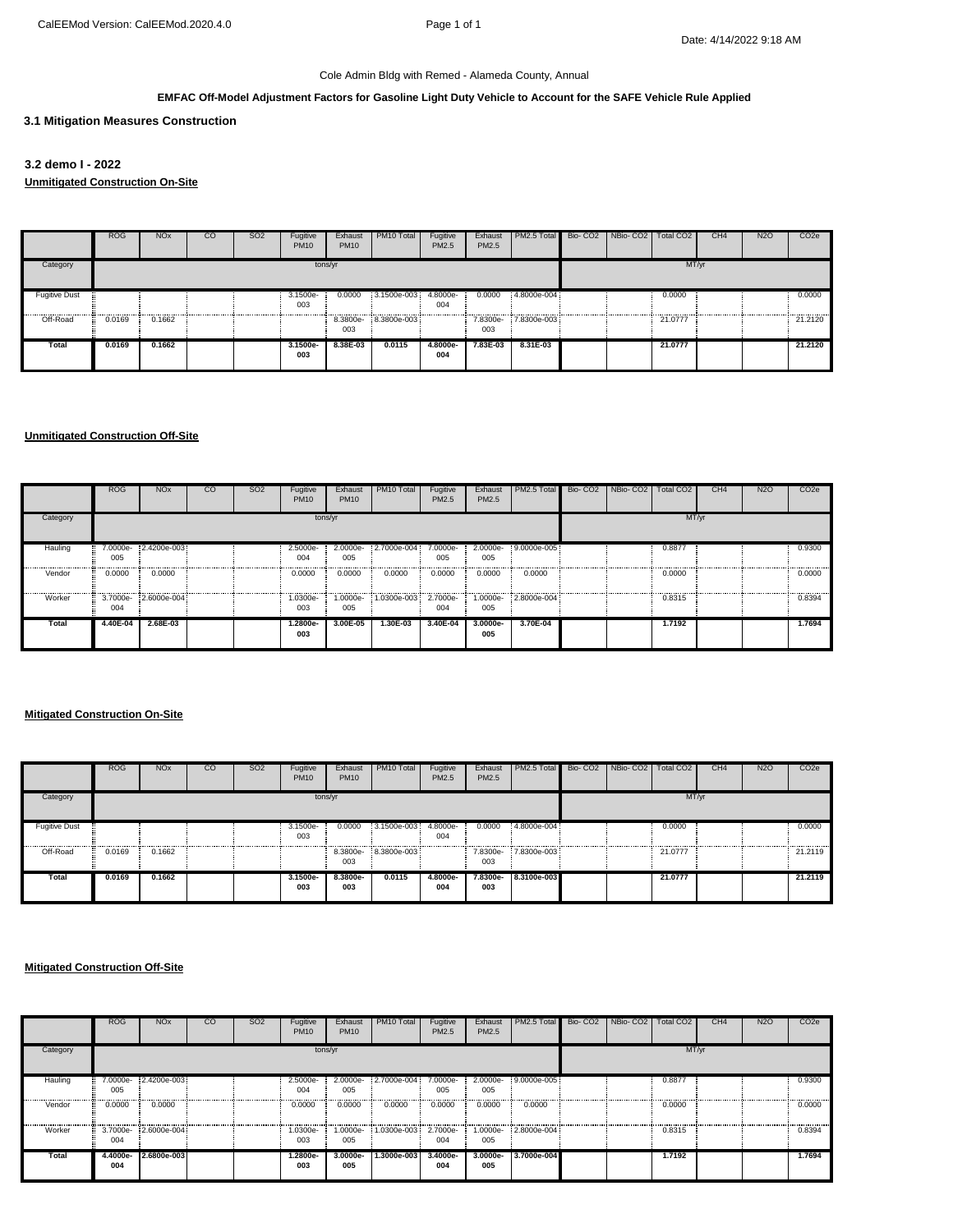#### **EMFAC Off-Model Adjustment Factors for Gasoline Light Duty Vehicle to Account for the SAFE Vehicle Rule Applied**

**3.3 remediation I - 2022 Unmitigated Construction On-Site**

|                      | <b>ROG</b> | <b>NO<sub>x</sub></b> | CO | SO <sub>2</sub> | Fugitive<br><b>PM10</b> | Exhaust<br><b>PM10</b> | PM10 Total            | Fugitive<br>PM2.5 | Exhaust<br>PM2.5 | PM2.5 Total          | Bio- CO2 NBio- CO2   Total CO2 |         | CH <sub>4</sub> | <b>N2O</b> | CO <sub>2e</sub> |
|----------------------|------------|-----------------------|----|-----------------|-------------------------|------------------------|-----------------------|-------------------|------------------|----------------------|--------------------------------|---------|-----------------|------------|------------------|
| Category             |            |                       |    |                 | tons/yr                 |                        |                       |                   |                  |                      |                                | MT/yr   |                 |            |                  |
| <b>Fugitive Dust</b> |            |                       |    |                 | 5.2000e-<br>004         | 0.0000                 | $5.2000e-004$ 8.0000e | 005               | 0.0000           | 8.0000e-005          |                                | 0.0000  |                 |            | 0.0000           |
| Off-Road             | 0.0131     | 0.1488                |    |                 |                         | 003                    | 5.6500e- 5.6500e-003  |                   | 003              | 5.2000e- 5.2000e-003 |                                | 20.4697 |                 |            | 20.6352          |
| <b>Total</b>         | 0.0131     | 0.1488                |    |                 | 5.2000e-<br>004         | 5.65E-03               | 6.17E-03              | 8.0000e-<br>005   | 5.20E-03         | 5.28E-03             |                                | 20.4697 |                 |            | 20.6352          |

#### **Unmitigated Construction Off-Site**

|          | <b>ROG</b> | <b>NO<sub>x</sub></b> | $_{\rm CO}$ | SO <sub>2</sub> | Fugitive<br><b>PM10</b> | Exhaust<br><b>PM10</b> | PM10 Total  | Fugitive<br>PM2.5 | Exhaust<br>PM2.5 | PM2.5 Total        | Bio-CO2   NBio-CO2 | Total CO <sub>2</sub> | CH <sub>4</sub> | N <sub>2</sub> O | CO <sub>2e</sub> |
|----------|------------|-----------------------|-------------|-----------------|-------------------------|------------------------|-------------|-------------------|------------------|--------------------|--------------------|-----------------------|-----------------|------------------|------------------|
| Category |            |                       |             |                 |                         | tons/yr                |             |                   |                  |                    |                    | MT/yr                 |                 |                  |                  |
| Hauling  | 0.0211     | 0.8626                |             |                 | 0.0969                  | 8.7600e-<br>003        | 0.1057      | 0.0267            | 8.3800e-<br>003  | 0.0350             |                    | 337.1646              |                 |                  | 353.2174         |
| Vendor   | 0.0000     | 0.0000                |             |                 | 0.0000                  | 0.0000                 | 0.0000      | 0.0000            | 0.0000           | 0.0000             |                    | 0.0000                |                 |                  | 0.0000           |
| Worker   | 004        | 2.1000e- 1.5000e-004  |             |                 | 6.0000e-<br>004         | 0.0000                 | 6.0000e-004 | 1.6000e-<br>004   |                  | 0.0000 1.6000e-004 |                    | 0.4861                |                 |                  | 0.4907           |
| Total    | 0.0213     | 0.8627                |             |                 | 0.0975                  | 8.76E-03               | 0.1063      | 0.0268            | 8.38E-03         | 0.0352             |                    | 337.6507              |                 |                  | 353.7081         |

# **Mitigated Construction On-Site**

|                      | <b>ROG</b> | <b>NO<sub>x</sub></b> | CO | SO <sub>2</sub> | Fugitive<br><b>PM10</b> | Exhaust<br><b>PM10</b> | PM10 Total               | Fugitive<br>PM2.5 | Exhaust<br>PM2.5 | PM2.5 Total Bio- CO2 NBio- CO2   Total CO2 |  |         | CH <sub>4</sub> | <b>N2O</b> | CO <sub>2</sub> e |
|----------------------|------------|-----------------------|----|-----------------|-------------------------|------------------------|--------------------------|-------------------|------------------|--------------------------------------------|--|---------|-----------------|------------|-------------------|
| Category             |            |                       |    |                 | tons/yr                 |                        |                          |                   |                  |                                            |  | MT/yr   |                 |            |                   |
| <b>Fugitive Dust</b> |            |                       |    |                 | 5.2000e-<br>004         | 0.0000                 | $5.2000e-004$ $8.0000e-$ | 005               | 0.0000           | 8.0000e-005                                |  | 0.0000  |                 |            | 0.0000            |
| Off-Road             | 0.0131     | 0.1488                |    |                 |                         | 5.6500e-<br>003        | 5.6500e-003              |                   | 003              | 5.2000e- 5.2000e-003                       |  | 20.4697 |                 |            | 20.6352           |
| Total                | 0.0131     | 0.1488                |    |                 | 5.2000e-<br>004         | 5.6500e-<br>003        | 6.1700e-003              | 8.0000e-<br>005   | 5.2000e-<br>003  | 5.2800e-003                                |  | 20.4697 |                 |            | 20.6352           |

|          | <b>ROG</b> | <b>NO<sub>x</sub></b> | CO | SO <sub>2</sub> | Fugitive<br><b>PM10</b> | Exhaust<br><b>PM10</b> | PM10 Total  | Fugitive<br>PM2.5 | Exhaust<br>PM2.5 | PM2.5 Total          | Bio- CO2   NBio- CO2   Total CO2 |          | CH <sub>4</sub> | <b>N2O</b> | CO <sub>2</sub> e |
|----------|------------|-----------------------|----|-----------------|-------------------------|------------------------|-------------|-------------------|------------------|----------------------|----------------------------------|----------|-----------------|------------|-------------------|
| Category |            |                       |    |                 |                         | tons/yr                |             |                   |                  |                      |                                  | MT/yr    |                 |            |                   |
| Hauling  | 0.0211     | 0.8626                |    |                 | 0.0969                  | 8.7600e-<br>003        | 0.1057      | 0.0267            | 8.3800e-<br>003  | 0.0350               |                                  | 337.1646 |                 |            | 353.2174          |
| Vendor   | 0.0000     | 0.0000                |    |                 | 0.0000                  | 0.0000                 | 0.0000      | 0.0000            | 0.0000           | 0.0000               |                                  | 0.0000   |                 |            | 0.0000            |
| Worker   | 004        | 2.1000e-1.5000e-004   |    |                 | 6.0000e-<br>004         | 0.0000                 | 6.0000e-004 | 1.6000e-<br>004   |                  | $0.0000$ 1.6000e-004 |                                  | 0.4861   |                 |            | 0.4907            |
| Total    | 0.0213     | 0.8627                |    |                 | 0.0975                  | 8.7600e-<br>003        | 0.1063      | 0.0268            | 8.3800e-<br>003  | 0.0352               |                                  | 337.6507 |                 |            | 353.7081          |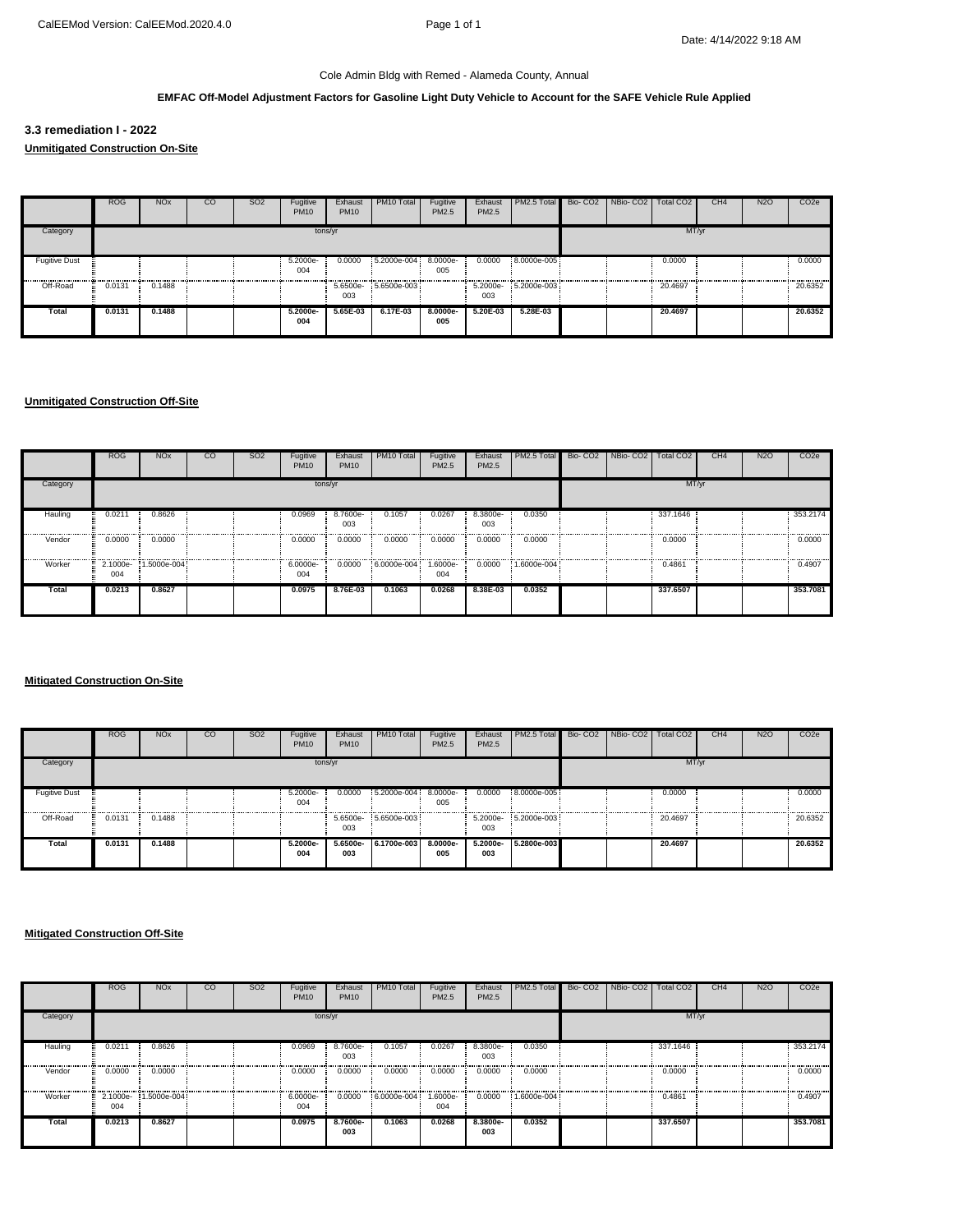#### **EMFAC Off-Model Adjustment Factors for Gasoline Light Duty Vehicle to Account for the SAFE Vehicle Rule Applied**

**3.4 grading I - 2022 Unmitigated Construction On-Site**

|                      | <b>ROG</b> | <b>NO<sub>x</sub></b> | CO | <b>SO2</b> | Fugitive<br><b>PM10</b> | Exhaust<br><b>PM10</b> | PM10 Total           | Fugitive<br>PM2.5 | Exhaust<br>PM2.5 | PM2.5 Total          | Bio- CO2   NBio- CO2   Total CO2 |         | CH4   | <b>N2O</b> | CO <sub>2</sub> e |
|----------------------|------------|-----------------------|----|------------|-------------------------|------------------------|----------------------|-------------------|------------------|----------------------|----------------------------------|---------|-------|------------|-------------------|
| Category             |            |                       |    |            |                         | tons/yr                |                      |                   |                  |                      |                                  |         | MT/yr |            |                   |
| <b>Fugitive Dust</b> |            |                       |    |            | 0.0586                  | 0.0000                 | 0.0586               | 0.0316            | 0.0000           | 0.0316               |                                  | 0.0000  |       | .          | 0.0000<br>.       |
| Off-Road             | 0.0146     | 0.1613                |    |            |                         | 003                    | 7.0500e- 7.0500e-003 |                   | 003              | 6.4900e- 6.4900e-003 |                                  | 17.1976 |       |            | 17.3366           |
| Total                | 0.0146     | 0.1613                |    |            | 0.0586                  | 7.05E-03               | 0.0656               | 0.0316            | 6.49E-03         | 0.0381               |                                  | 17.1976 |       |            | 17.3366           |

#### **Unmitigated Construction Off-Site**

|          | <b>ROG</b>      | <b>NO<sub>x</sub></b> | $_{\rm CO}$ | S <sub>O</sub> 2 | Fugitive<br><b>PM10</b> | Exhaust<br><b>PM10</b> | PM <sub>10</sub> Total | Fugitive<br>PM2.5 | Exhaust<br>PM2.5 | PM2.5 Total          | Bio-CO <sub>2</sub> | NBio-CO <sub>2</sub> | Total CO <sub>2</sub> | CH <sub>4</sub> | N <sub>2</sub> O | CO <sub>2</sub> e |
|----------|-----------------|-----------------------|-------------|------------------|-------------------------|------------------------|------------------------|-------------------|------------------|----------------------|---------------------|----------------------|-----------------------|-----------------|------------------|-------------------|
| Category |                 |                       |             |                  | tons/yr                 |                        |                        |                   |                  |                      |                     |                      | MT/yr                 |                 |                  |                   |
| Hauling  | 2.6300e-<br>003 | 0.0957                |             |                  | 9.7000e-<br>003         | 8.8000e-<br>004        | 0.0106                 | 2.6700e-<br>003   | 004              | 8.5000e- 3.5100e-003 |                     |                      | 35.0504               |                 |                  | 36.7190           |
| Vendor   | 0.0000          | 0.0000                |             |                  | 0.0000                  | 0.0000                 | 0.0000                 | 0.0000            | 0.0000           | 0.0000               |                     |                      | 0.0000                |                 |                  | 0.0000            |
| Worker   | 004             | 2.7000e- 1.9000e-004  |             |                  | 7.5000e-<br>004         | 0.0000                 | 7.6000e-004 2.0000e-   | 004               |                  | 0.0000 2.0000e-004   |                     |                      | 0.6076                |                 |                  | 0.6134            |
| Total    | 2.90E-03        | 0.0959                |             |                  | 0.0105                  | 8.80E-04               | 0.0113                 | 2.8700e-<br>003   | 8.50E-04         | 3.71E-03             |                     |                      | 35.6580               |                 |                  | 37.3324           |

#### **Mitigated Construction On-Site**

|                      | <b>ROG</b> | <b>NO<sub>x</sub></b> | CO | <b>SO2</b> | Fugitive<br><b>PM10</b> | Exhaust<br><b>PM10</b> | PM10 Total          | Fugitive<br><b>PM2.5</b> | Exhaust<br>PM2.5 | PM2.5 Total Bio-CO2 NBio-CO2 Total CO2 |  |         | CH <sub>4</sub> | N <sub>2</sub> O | CO <sub>2</sub> e |
|----------------------|------------|-----------------------|----|------------|-------------------------|------------------------|---------------------|--------------------------|------------------|----------------------------------------|--|---------|-----------------|------------------|-------------------|
| Category             |            |                       |    |            | tons/yr                 |                        |                     |                          |                  |                                        |  | MT/yr   |                 |                  |                   |
| <b>Fugitive Dust</b> |            |                       |    |            | 0.0586                  | 0.0000                 | 0.0586              | 0.0316                   | 0.0000           | 0.0316                                 |  | 0.0000  |                 |                  | 0.0000            |
| Off-Road             | 0.0146     | 0.1613                |    |            |                         | 003                    | 7.0500e-7.0500e-003 |                          | 003              | 6.4900e- 6.4900e-003                   |  | 17.1976 |                 |                  | 17,3366           |
| Total                | 0.0146     | 0.1613                |    |            | 0.0586                  | 7.0500e-<br>003        | 0.0656              | 0.0316                   | 6.4900e-<br>003  | 0.0381                                 |  | 17.1976 |                 |                  | 17.3366           |

|          | <b>ROG</b>      | <b>NO<sub>x</sub></b> | $_{\rm CO}$ | SO <sub>2</sub> | Fugitive<br><b>PM10</b> | Exhaust<br><b>PM10</b> | PM10 Total  | Fugitive<br>PM2.5 | Exhaust<br>PM2.5 | PM2.5 Total Bio-CO2 NBio-CO2 Total CO2 |  |         | CH <sub>4</sub> | N <sub>2</sub> O | CO <sub>2</sub> e |
|----------|-----------------|-----------------------|-------------|-----------------|-------------------------|------------------------|-------------|-------------------|------------------|----------------------------------------|--|---------|-----------------|------------------|-------------------|
| Category |                 |                       |             |                 |                         | tons/yr                |             |                   |                  |                                        |  | MT/yr   |                 |                  |                   |
| Hauling  | 2.6300e-<br>003 | 0.0957                |             |                 | 9.7000e-<br>003         | 8.8000e-<br>004        | 0.0106      | 2.6700e-<br>003   | 004              | 8.5000e- 3.5100e-003                   |  | 35,0504 |                 |                  | 36,7190           |
| Vendor   | 0.0000          | 0.0000                |             |                 | 0.0000                  | 0.0000                 | 0.0000      | 0.0000            | 0.0000           | 0.0000                                 |  | 0.0000  |                 |                  | 0.0000            |
| Worker   | 2.7000e-<br>004 | 1.9000e-004           |             |                 | 7.5000e-<br>004         | 0.0000                 | 7.6000e-004 | 2.0000e-<br>004   |                  | 0.0000 2.0000e-004                     |  | 0.6076  |                 |                  | 0.6134            |
| Total    | 2.9000e-<br>003 | 0.0959                |             |                 | 0.0105                  | 8.8000e-<br>004        | 0.0113      | 2.8700e-<br>003   | 8.5000e-<br>004  | 3.7100e-003                            |  | 35.6580 |                 |                  | 37.3324           |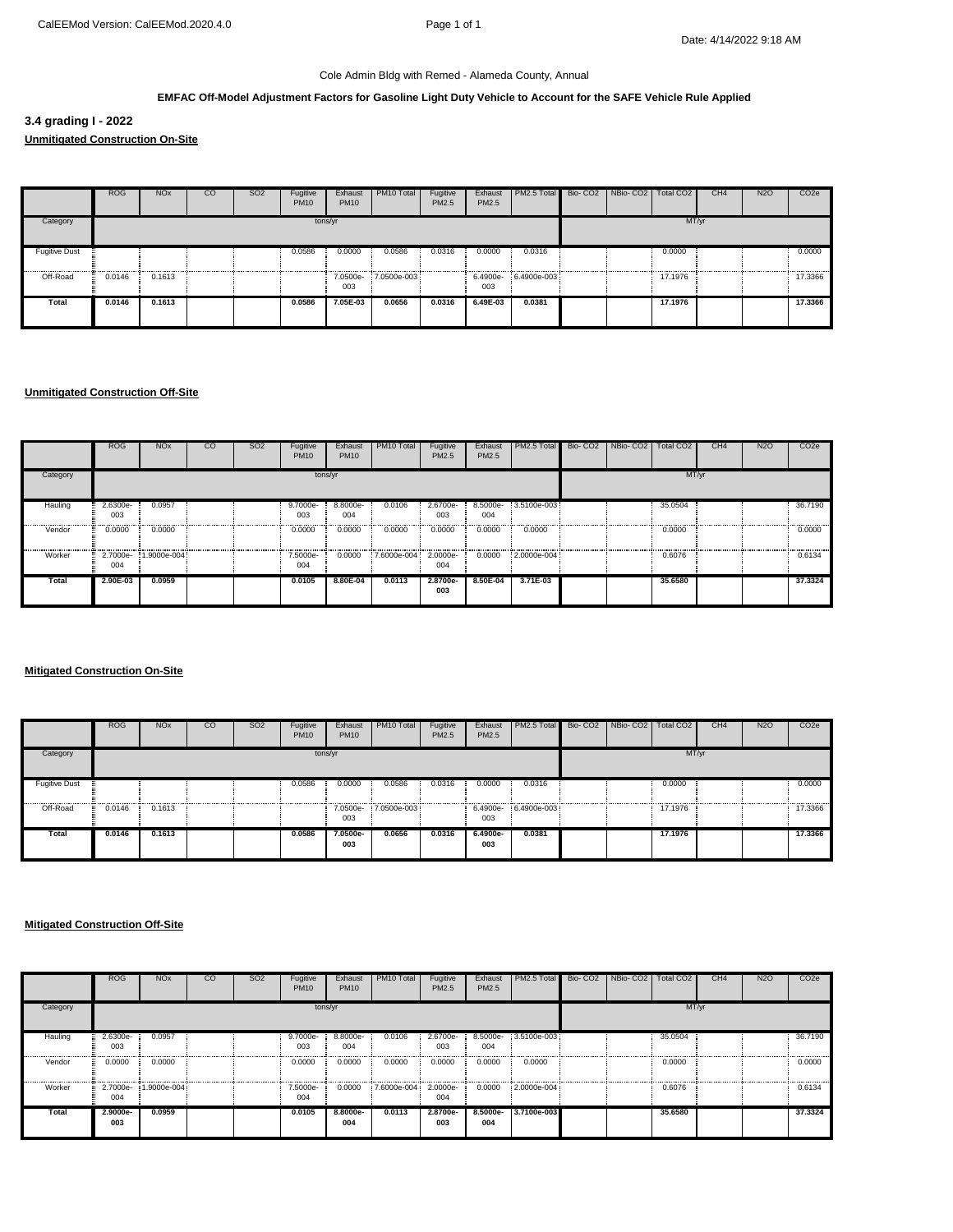#### **EMFAC Off-Model Adjustment Factors for Gasoline Light Duty Vehicle to Account for the SAFE Vehicle Rule Applied**

**3.5 Building Construction - 2022**

**Unmitigated Construction On-Site**

|          | <b>ROG</b>     | <b>NO<sub>x</sub></b> | CO | SO <sub>2</sub> | Fugitive<br><b>PM10</b> | Exhaust<br><b>PM10</b> | PM10 Total | Fugitive<br>PM2.5 | Exhaust<br>PM2.5 | PM2.5 Total Bio-CO2 NBio-CO2 Total CO2 |  |          | CH <sub>4</sub> | N <sub>2</sub> O | CO <sub>2</sub> e |
|----------|----------------|-----------------------|----|-----------------|-------------------------|------------------------|------------|-------------------|------------------|----------------------------------------|--|----------|-----------------|------------------|-------------------|
| Category |                |                       |    |                 | tons/yr                 |                        |            |                   |                  |                                        |  | MT/yr    |                 |                  |                   |
| Off-Road | 0.1058<br>- 22 | 0.8324                |    |                 |                         | 0.0400                 | 0.0400     |                   | 0.0384           | 0.0384                                 |  | 118.3777 |                 |                  | 118.9486          |
| Total    | 0.1058         | 0.8324                |    |                 |                         | 0.04                   | 0.0400     |                   | 0.0384           | 0.0384                                 |  | 118,3777 |                 |                  | 118.9486          |

#### **Unmitigated Construction Off-Site**

|          | <b>ROG</b>     | <b>NO<sub>x</sub></b> | CO | SO <sub>2</sub> | Fugitive<br><b>PM10</b> | Exhaust<br><b>PM10</b> | PM10 Total  | Fugitive<br>PM2.5 | Exhaust<br>PM2.5 | PM2.5 Total          | Bio-CO2 NBio-CO2 | Total CO <sub>2</sub> | CH <sub>4</sub> | <b>N2O</b> | CO <sub>2</sub> e         |
|----------|----------------|-----------------------|----|-----------------|-------------------------|------------------------|-------------|-------------------|------------------|----------------------|------------------|-----------------------|-----------------|------------|---------------------------|
| Category |                |                       |    |                 |                         | tons/yr                |             |                   |                  |                      |                  | MT/yr                 |                 |            |                           |
| Hauling  | 0.0000         | 0.0000                |    |                 | 0.0000                  | 0.0000                 | 0.0000      | 0.0000            | 0.0000           | 0.0000               |                  | 0.0000                |                 |            | 0.0000                    |
| Vendor   | .7400e-<br>003 | 0.0468                |    |                 | 5.6200e-<br>003         | 4.8000e-<br>004        | 6.0900e-003 | 1.6200e-<br>003   | 4.5000e-<br>004  | 2.0800e-003          |                  | 17.2627               |                 |            | --------------<br>18.0402 |
| Worker   | 003            | 5.7700e- 4.1500e-003  |    |                 | 0.0162                  | 9.0000e-<br>005        | 0.0163      | 4.3200e-<br>003   | 005              | 8.0000e- 4.4000e-003 |                  | 13.1250               |                 |            | .<br>13.2494              |
| Total    | 7.51E-03       | 0.051                 |    |                 | 0.0218                  | 5.70E-04               | 0.0224      | 5.9400e-<br>003   | 5.30E-04         | 6.48E-03             |                  | 30.3876               |                 |            | 31.2897                   |

**Mitigated Construction On-Site**

|          | <b>ROG</b> | <b>NO<sub>x</sub></b> | $_{\rm CO}$ | SO <sub>2</sub> | Fugitive<br><b>PM10</b> | Exhaust<br><b>PM10</b> | PM10 Total | Fugitive<br>PM2.5 | Exhaust<br>PM2.5 | PM2.5 Total Bio-CO2 | NBio-CO2   Total CO2 |          | CH <sub>4</sub> | N <sub>2</sub> O | CO <sub>2</sub> e |
|----------|------------|-----------------------|-------------|-----------------|-------------------------|------------------------|------------|-------------------|------------------|---------------------|----------------------|----------|-----------------|------------------|-------------------|
| Category |            |                       |             |                 | tons/yr                 |                        |            |                   |                  |                     |                      | MT/yr    |                 |                  |                   |
| Off-Road | 0.1058     | 0.8324                |             |                 |                         | 0.0400                 | 0.0400     |                   | 0.0384           | 0.0384              |                      | 118.3775 |                 |                  | 118.9485          |
| Total    | 0.1058     | 0.8324                |             |                 |                         | 0.0400                 | 0.0400     |                   | 0.0384           | 0.0384              |                      | 118.3775 |                 |                  | 118.9485          |

|          | <b>ROG</b>      | <b>NO<sub>x</sub></b> | $_{\rm CO}$ | SO <sub>2</sub> | Fugitive<br><b>PM10</b> | Exhaust<br><b>PM10</b> | PM10 Total  | Fugitive<br>PM2.5 | Exhaust<br>PM2.5 | PM2.5 Total                   | Bio-CO2 NBio-CO2 | Total CO <sub>2</sub> | CH <sub>4</sub> | N <sub>2</sub> O | CO <sub>2</sub> e |
|----------|-----------------|-----------------------|-------------|-----------------|-------------------------|------------------------|-------------|-------------------|------------------|-------------------------------|------------------|-----------------------|-----------------|------------------|-------------------|
| Category |                 |                       |             |                 | tons/yr                 |                        |             |                   |                  |                               |                  | MT/yr                 |                 |                  |                   |
| Hauling  | 0.0000          | 0.0000                |             |                 | 0.0000                  | 0.0000                 | 0.0000      | 0.0000            | 0.0000           | 0.0000                        |                  | 0.0000                |                 |                  | 0.0000            |
| Vendor   | 1.7400e-<br>003 | 0.0468                |             |                 | 5.6200e-<br>003         | 4.8000e-<br>004        | 6.0900e-003 | 003               | 004              | 1.6200e- 4.5000e- 2.0800e-003 |                  | 17.2627               |                 |                  | 18,0402           |
| Worker   | 5.7700e-<br>003 | 4.1500e-003           |             |                 | 0.0162                  | 9.0000e-<br>005        | 0.0163      | 4.3200e-<br>003   | 005              | 8.0000e- 4.4000e-003          |                  | 13.1250               |                 |                  | 13.2494           |
| Total    | 7.5100e-<br>003 | 0.0510                |             |                 | 0.0218                  | 5.7000e-<br>004        | 0.0224      | 5.9400e-<br>003   | 5.3000e-<br>004  | 6.4800e-003                   |                  | 30.3876               |                 |                  | 31.2897           |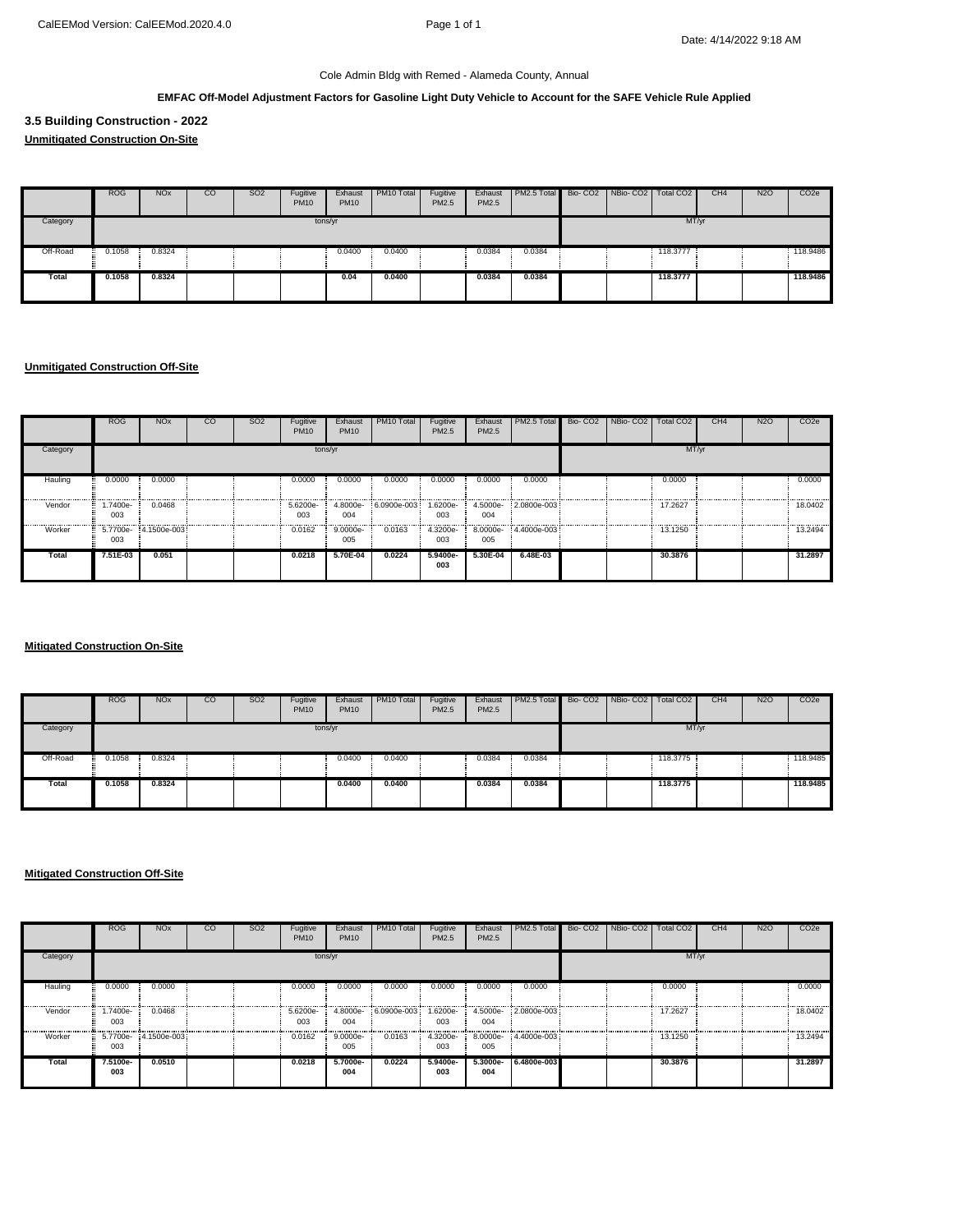#### **EMFAC Off-Model Adjustment Factors for Gasoline Light Duty Vehicle to Account for the SAFE Vehicle Rule Applied**

**3.5 Building Construction - 2023 Unmitigated Construction On-Site**

|          | <b>ROG</b>    | <b>NO<sub>x</sub></b> | <sub>co</sub> | SO <sub>2</sub> | Fugitive<br><b>PM10</b> | Exhaust<br><b>PM10</b> | PM10 Total | Fugitive<br>PM2.5 | Exhaust<br>PM2.5 | PM2.5 Total Bio-CO2 NBio-CO2 Total CO2 |  |            | CH <sub>4</sub> | N <sub>2</sub> O | CO <sub>2</sub> e |
|----------|---------------|-----------------------|---------------|-----------------|-------------------------|------------------------|------------|-------------------|------------------|----------------------------------------|--|------------|-----------------|------------------|-------------------|
| Category |               |                       |               |                 | tons/yr                 |                        |            |                   |                  |                                        |  | MT/yr      |                 |                  |                   |
| Off-Road | 0.0908<br>22. | 0.7221                |               |                 |                         | 0.0325                 | 0.0325     |                   | 0.0312           | 0.0312                                 |  | : 110.0821 |                 |                  | 110.6026          |
| Total    | 0.0908        | 0.7221                |               |                 |                         | 0.0325                 | 0.0325     |                   | 0.0312           | 0.0312                                 |  | 110.0821   |                 |                  | 110.6026          |

#### **Unmitigated Construction Off-Site**

|          | <b>ROG</b>      | <b>NO<sub>x</sub></b> | CO | SO <sub>2</sub> | Fugitive<br><b>PM10</b> | Exhaust<br><b>PM10</b> | PM10 Total  | Fugitive<br><b>PM2.5</b> | Exhaust<br>PM2.5 | PM2.5 Total          | Bio- CO2 NBio- CO2 Total CO2 |         | CH <sub>4</sub> | N <sub>2</sub> O | CO <sub>2</sub> e |
|----------|-----------------|-----------------------|----|-----------------|-------------------------|------------------------|-------------|--------------------------|------------------|----------------------|------------------------------|---------|-----------------|------------------|-------------------|
| Category |                 |                       |    |                 |                         | tons/yr                |             |                          |                  |                      |                              | MT/yr   |                 |                  |                   |
| Hauling  | 0.0000          | 0.0000                |    |                 | 0.0000                  | 0.0000                 | 0.0000      | 0.0000                   | 0.0000           | 0.0000               |                              | 0.0000  |                 |                  | 0.0000            |
| Vendor   | 8.0000e-<br>004 | 0.0348                |    |                 | 5.2200e-<br>003         | 2.1000e-<br>004        | 5.4300e-003 | 1.5100e-<br>003          | 004              | 2.0000e- 1.7100e-003 |                              | 15,3787 |                 |                  | 16.0702           |
| Worker   | 003             | 4.9900e-3.4200e-003   |    |                 | 0.0151                  | 8.0000e-<br>005        | 0.0152      | 4.0100e-<br>003          | 005              | 7.0000e- 4.0900e-003 |                              | 11.8937 |                 |                  | 12,0008           |
| Total    | 5.79E-03        | 0.0382                |    |                 | 0.0203                  | 2.90E-04               | 0.0206      | 5.5200e-<br>003          | 2.70E-04         | 5.80E-03             |                              | 27.2724 |                 |                  | 28.0709           |

# **Mitigated Construction On-Site**

|          | <b>ROG</b> | <b>NO<sub>x</sub></b> | <sub>co</sub> | SO <sub>2</sub> | Fugitive<br><b>PM10</b> | Exhaust<br><b>PM10</b> | PM10 Total | Fugitive<br>PM2.5 | Exhaust<br>PM2.5 | PM2.5 Total | Bio-CO <sub>2</sub> | NBio-CO <sub>2</sub> | Total CO <sub>2</sub> | CH <sub>4</sub> | N <sub>2</sub> O | CO <sub>2</sub> e |
|----------|------------|-----------------------|---------------|-----------------|-------------------------|------------------------|------------|-------------------|------------------|-------------|---------------------|----------------------|-----------------------|-----------------|------------------|-------------------|
| Category |            |                       |               |                 | tons/yr                 |                        |            |                   |                  |             |                     |                      | MT/yr                 |                 |                  |                   |
| Off-Road | 0.0908     | 0.7221                |               |                 |                         | 0.0325                 | 0.0325     |                   | 0.0312           | 0.0312      |                     |                      | 110.0820              |                 |                  | 110.6024          |
| Total    | 0.0908     | 0.7221                |               |                 |                         | 0.0325                 | 0.0325     |                   | 0.0312           | 0.0312      |                     |                      | 110.0820              |                 |                  | 110.6024          |

|          | <b>ROG</b>      | <b>NO<sub>x</sub></b> | <sub>co</sub> | SO <sub>2</sub> | Fugitive<br><b>PM10</b> | Exhaust<br><b>PM10</b> | PM10 Total  | Fugitive<br>PM2.5 | Exhaust<br>PM2.5 | PM2.5 Total          | Bio-CO <sub>2</sub> | NBio-CO <sub>2</sub> | Total CO <sub>2</sub> | CH <sub>4</sub> | N <sub>2</sub> C | CO <sub>2</sub> e |
|----------|-----------------|-----------------------|---------------|-----------------|-------------------------|------------------------|-------------|-------------------|------------------|----------------------|---------------------|----------------------|-----------------------|-----------------|------------------|-------------------|
| Category |                 |                       |               |                 |                         | tons/yr                |             |                   |                  |                      |                     |                      | MT/yr                 |                 |                  |                   |
| Hauling  | 0.0000          | 0.0000                |               |                 | 0.0000                  | 0.0000                 | 0.0000      | 0.0000            | 0.0000           | 0.0000               |                     |                      | 0.0000                |                 |                  | 0.0000            |
| Vendor   | 8.0000e-<br>004 | 0.0348                |               |                 | 5.2200e-<br>003         | 2.1000e-<br>004        | 5.4300e-003 | 1.5100e-<br>003   | 004              | 2.0000e- 1.7100e-003 |                     |                      | 15,3787               |                 |                  | 16.0702           |
| Worker   | 4.9900e-<br>003 | 3.4200e-003           |               |                 | 0.0151                  | 8.0000e-<br>005        | 0.0152      | 4.0100e-<br>003   | 7.0000e-<br>005  | 4.0900e-003          |                     |                      | 11.8937               |                 |                  | 12,0008           |
| Total    | 5.7900e-<br>003 | 0.0382                |               |                 | 0.0203                  | 2.9000e-<br>004        | 0.0206      | 5.5200e-<br>003   | 2.7000e-<br>004  | 5.8000e-003          |                     |                      | 27.2724               |                 |                  | 28,0709           |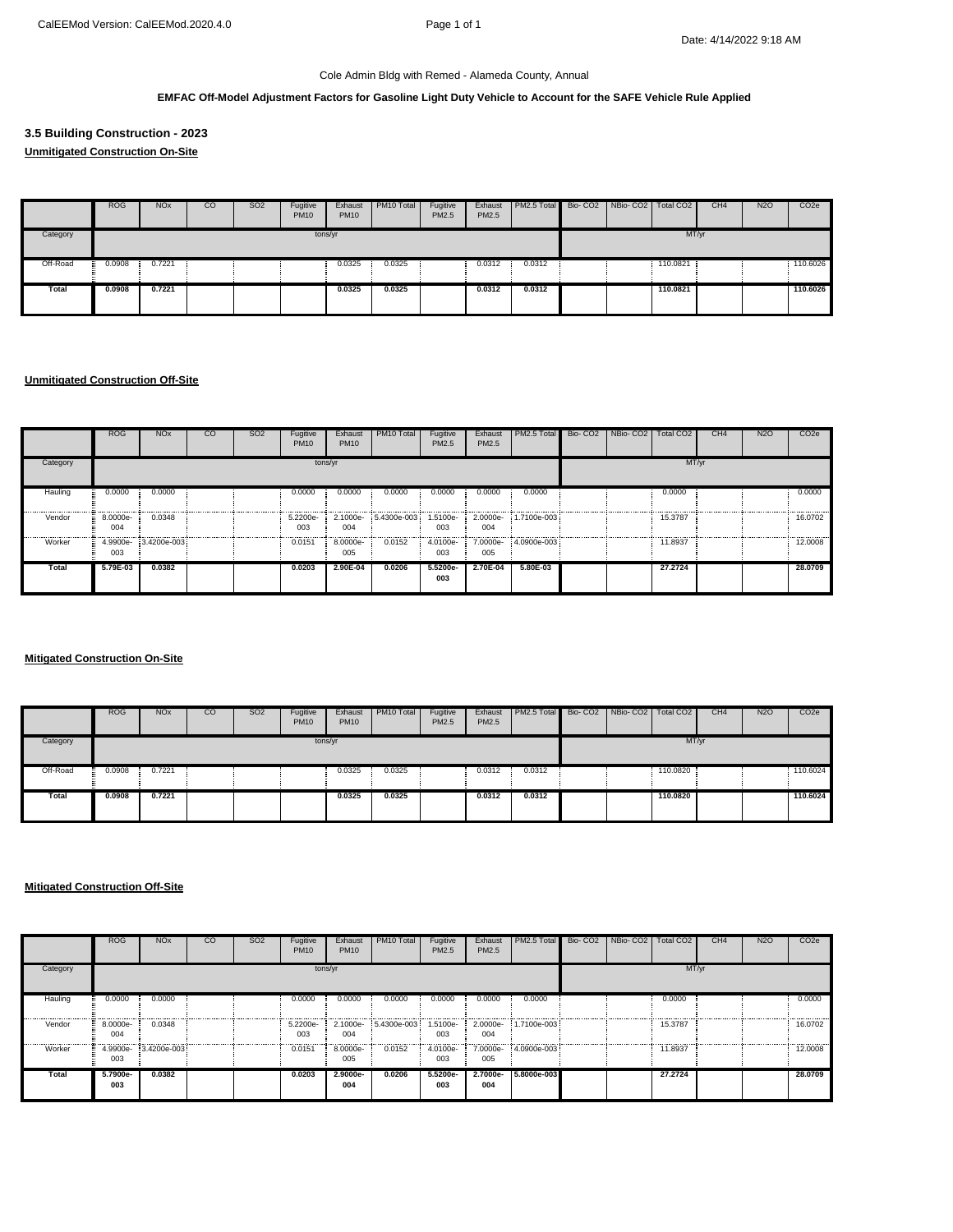#### **EMFAC Off-Model Adjustment Factors for Gasoline Light Duty Vehicle to Account for the SAFE Vehicle Rule Applied**

**3.6 demo II - 2023 Unmitigated Construction On-Site**

|                      | <b>ROG</b> | <b>NO<sub>x</sub></b> | CO | SO <sub>2</sub> | Fugitive<br><b>PM10</b> | Exhaust<br><b>PM10</b> | PM10 Total           | Fugitive<br>PM2.5 | Exhaust<br>PM2.5 | PM2.5 Total          | Bio- CO2 NBio- CO2 Total CO2 |         | CH <sub>4</sub> | <b>N2O</b> | CO <sub>2</sub> e        |
|----------------------|------------|-----------------------|----|-----------------|-------------------------|------------------------|----------------------|-------------------|------------------|----------------------|------------------------------|---------|-----------------|------------|--------------------------|
| Category             |            |                       |    |                 |                         | tons/yr                |                      |                   |                  |                      |                              |         | MT/yr           |            |                          |
| <b>Fugitive Dust</b> |            |                       |    |                 | 0.0217                  | 0.0000                 | 0.0217               | 3.2800e-<br>003   | 0.0000           | 3.2800e-003          | .                            | 0.0000  |                 |            | 0.0000<br>-------------- |
| Off-Road             | 0.0147     | 0.1432                |    |                 |                         | 003                    | 6.7700e- 6.7700e-003 |                   | 003              | 6.3300e- 6.3300e-003 |                              | 21.0866 |                 |            | 21.2202                  |
| Total                | 0.0147     | 0.1432                |    |                 | 0.0217                  | 6.77E-03               | 0.0284               | 3.2800e-<br>003   | $6.33E-03$       | $9.61E - 03$         |                              | 21.0866 |                 |            | 21.2202                  |

#### **Unmitigated Construction Off-Site**

|          | <b>ROG</b>      | <b>NO<sub>x</sub></b> | $_{\rm CO}$ | S <sub>O</sub> 2 | Fugitive<br><b>PM10</b> | Exhaust<br><b>PM10</b> | PM <sub>10</sub> Total | Fugitive<br>PM2.5 | Exhaust<br>PM2.5 | PM2.5 Total          | Bio-CO <sub>2</sub> | NBio-CO <sub>2</sub> | Total CO <sub>2</sub> | CH <sub>4</sub> | N <sub>2</sub> O | CO <sub>2e</sub> |
|----------|-----------------|-----------------------|-------------|------------------|-------------------------|------------------------|------------------------|-------------------|------------------|----------------------|---------------------|----------------------|-----------------------|-----------------|------------------|------------------|
| Category |                 |                       |             |                  | tons/yr                 |                        |                        |                   |                  |                      |                     |                      | MT/yr                 |                 |                  |                  |
| Hauling  | 2.1000e-<br>004 | 0.0131                |             |                  | 1.6900e-<br>003         | 1.1000e-<br>004        | 1.8100e-003            | 4.7000e-<br>004   | 004              | 1.1000e- 5.7000e-004 |                     |                      | 5.8270                |                 |                  | 6.1044           |
| Vendor   | 0.0000          | 0.0000                |             |                  | 0.0000                  | 0.0000                 | 0.0000                 | 0.0000            | 0.0000           | 0.0000               |                     |                      | 0.0000                |                 |                  | 0.0000           |
| Worker   | 004             | 3.4000e-2.3000e-004   |             |                  | 1.0300e-<br>003         | 1.0000e-<br>005        | 1.0300e-003 2.7000e-   | 004               |                  | 0.0000 2.8000e-004   |                     |                      | 0.8104                |                 |                  | 0.8177           |
| Total    | 5.50E-04        | 0.0134                |             |                  | 2.7200e-<br>003         | 1.20E-04               | 2.84E-03               | 7.4000e-<br>004   | 1.10E-04         | 8.50E-04             |                     |                      | 6.6373                |                 |                  | 6.9220           |

#### **Mitigated Construction On-Site**

|                      | <b>ROG</b> | <b>NO<sub>x</sub></b> | CO | <b>SO2</b> | Fugitive<br><b>PM10</b> | Exhaust<br><b>PM10</b> | PM10 Total           | Fugitive<br><b>PM2.5</b> | Exhaust<br>PM2.5 | PM2.5 Total Bio-CO2 NBio-CO2 Total CO2 |  |         | CH <sub>4</sub> | N <sub>2</sub> O | CO <sub>2</sub> e |
|----------------------|------------|-----------------------|----|------------|-------------------------|------------------------|----------------------|--------------------------|------------------|----------------------------------------|--|---------|-----------------|------------------|-------------------|
| Category             |            |                       |    |            | tons/yr                 |                        |                      |                          |                  |                                        |  | MT/yr   |                 |                  |                   |
| <b>Fugitive Dust</b> |            |                       |    |            | 0.0217                  | 0.0000                 | 0.0217               | 3.2800e-<br>003          |                  | 0.0000 3.2800e-003                     |  | 0.0000  |                 |                  | 0.0000            |
| Off-Road             | 0.0147     | 0.1432                |    |            |                         | 003                    | 6.7700e- 6.7700e-003 |                          | 003              | 6.3300e- 6.3300e-003                   |  | 21.0865 |                 |                  | 21.2202           |
| Total                | 0.0147     | 0.1432                |    |            | 0.0217                  | 6.7700e-<br>003        | 0.0284               | 3.2800e-<br>003          | 003              | 6.3300e- 9.6100e-003                   |  | 21.0865 |                 |                  | 21.2202           |

|          | <b>ROG</b>      | <b>NO<sub>x</sub></b> | $_{\rm CO}$ | SO <sub>2</sub> | Fugitive<br><b>PM10</b> | Exhaust<br><b>PM10</b> | PM10 Total  | Fugitive<br>PM2.5 | Exhaust<br>PM2.5  | PM2.5 Total Bio-CO2 NBio-CO2 Total CO2 |  |        | CH <sub>4</sub> | N <sub>2</sub> O | CO <sub>2</sub> e |
|----------|-----------------|-----------------------|-------------|-----------------|-------------------------|------------------------|-------------|-------------------|-------------------|----------------------------------------|--|--------|-----------------|------------------|-------------------|
| Category |                 |                       |             |                 |                         | tons/yr                |             |                   |                   |                                        |  | MT/yr  |                 |                  |                   |
| Hauling  | 2.1000e-<br>004 | 0.0131                |             |                 | 1.6900e-<br>003         | 1.1000e-<br>004        | 1.8100e-003 | 4.7000e-<br>004   | 004               | 1.1000e- 5.7000e-004                   |  | 5.8270 |                 |                  | 6.1044            |
| Vendor   | 0.0000          | 0.0000                |             |                 | 0.0000                  | 0.0000                 | 0.0000      | 0.0000            | 0.0000            | 0.0000                                 |  | 0.0000 |                 |                  | 0.0000            |
| Worker   | 3.4000e-<br>004 | 2.3000e-004           |             |                 | 1.0300e-<br>003         | 1.0000e-<br>005        | 1.0300e-003 | 2.7000e-<br>004   |                   | 0.0000 2.8000e-004                     |  | 0.8104 |                 |                  | 0.8177            |
| Total    | 5.5000e-<br>004 | 0.0134                |             |                 | 2.7200e-<br>003         | 1.2000e-<br>004        | 2.8400e-003 | 7.4000e-<br>004   | $1.1000e-$<br>004 | 8.5000e-004                            |  | 6.6373 |                 |                  | 6.9220            |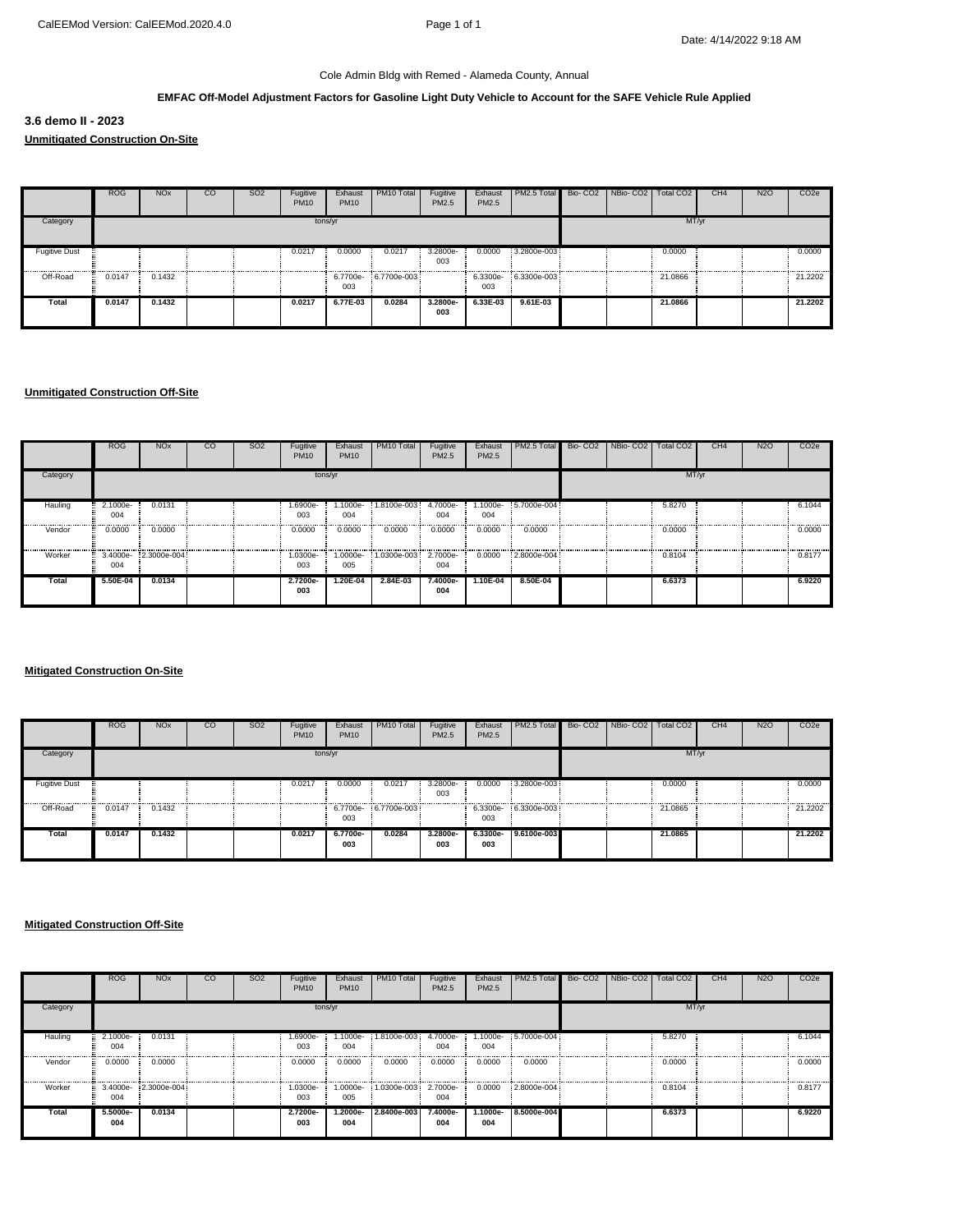### **EMFAC Off-Model Adjustment Factors for Gasoline Light Duty Vehicle to Account for the SAFE Vehicle Rule Applied**

**3.7 remediation II - 2023 Unmitigated Construction On-Site**

|                      | <b>ROG</b>      | <b>NO<sub>x</sub></b> | CO | SO <sub>2</sub> | Fugitive<br><b>PM10</b> | Exhaust<br><b>PM10</b> | PM10 Total           | Fugitive<br>PM2.5 | Exhaust<br>PM2.5 | PM2.5 Total          | Bio- CO2 NBio- CO2   Total CO2 |        | CH4 | <b>N2O</b> | CO <sub>2</sub> e |
|----------------------|-----------------|-----------------------|----|-----------------|-------------------------|------------------------|----------------------|-------------------|------------------|----------------------|--------------------------------|--------|-----|------------|-------------------|
| Category             |                 |                       |    |                 |                         | tons/yr                |                      |                   |                  |                      |                                | MT/yr  |     |            |                   |
| <b>Fugitive Dust</b> |                 |                       |    |                 | 0.0152                  | 0.0000                 | 0.0152               | 8.3000e-<br>003   | 0.0000           | 8.3000e-003          |                                | 0.0000 |     |            | 0.0000            |
| Off-Road             | 3.3300e-<br>003 | 0.0362                |    |                 |                         | 003                    | 1.5100e- 1.5100e-003 |                   | 003              | 1.3900e- 1.3900e-003 |                                | 4.5260 |     |            | 4.5626            |
| Total                | 3.33E-03        | 0.0362                |    |                 | 0.0152                  | 1.51E-03               | 0.0167               | 8.3000e-<br>003   | 1.39E-03         | $9.69E - 03$         |                                | 4.5260 |     |            | 4.5626            |

#### **Unmitigated Construction Off-Site**

|          | <b>ROG</b>      | <b>NO<sub>x</sub></b> | $_{\rm CO}$ | SO <sub>2</sub> | Fugitive<br><b>PM10</b> | Exhaust<br><b>PM10</b> | PM10 Total           | Fugitive<br>PM2.5 | Exhaust<br>PM2.5 | PM2.5 Total          | Bio-CO2 NBio-CO2 | Total CO <sub>2</sub> | CH <sub>4</sub> | N <sub>2</sub> O | CO <sub>2</sub> e |
|----------|-----------------|-----------------------|-------------|-----------------|-------------------------|------------------------|----------------------|-------------------|------------------|----------------------|------------------|-----------------------|-----------------|------------------|-------------------|
| Category |                 |                       |             |                 |                         | tons/yr                |                      |                   |                  |                      |                  | MT/yr                 |                 |                  |                   |
| Hauling  | 1.8600e-<br>003 | 0.1847                |             |                 | 0.0271                  | 1.7800e-<br>003        | 0.0289               | 7.4500e-<br>003   | 003              | 1.7000e- 9.1500e-003 |                  | 89.6516               |                 |                  | 93.9204           |
| Vendor   | 0.0000          | 0.0000                |             |                 | 0.0000                  | 0.0000                 | 0.0000               | 0.0000            | 0.0000           | 0.0000               |                  | 0.0000                |                 |                  | 0.0000            |
| Worker   | 005             | 7.0000e- 4.0000e-005  |             |                 | 2.0000e-<br>004         | 0.0000                 | 2.0000e-004 5.0000e- | 005               |                  | 0.0000 5.0000e-005   |                  | 0.1558                |                 |                  | 0.1572            |
| Total    | 1.93E-03        | 0.1847                |             |                 | 0.0273                  | 1.78E-03               | 0.0291               | 7.5000e-<br>003   | 1.70E-03         | 9.20E-03             |                  | 89.8074               |                 |                  | 94.0777           |

#### **Mitigated Construction On-Site**

|                      | <b>ROG</b>      | <b>NO<sub>x</sub></b> | CO | <b>SO2</b> | Fugitive<br><b>PM10</b> | Exhaust<br><b>PM10</b> | PM10 Total  | Fugitive<br>PM2.5 | PM2.5           | Exhaust   PM2.5 Total   Bio- CO2   NBio- CO2   Total CO2 |  |        | CH4 | N <sub>20</sub> | CO <sub>2</sub> e |
|----------------------|-----------------|-----------------------|----|------------|-------------------------|------------------------|-------------|-------------------|-----------------|----------------------------------------------------------|--|--------|-----|-----------------|-------------------|
| Category             |                 |                       |    |            |                         | tons/yr                |             |                   |                 |                                                          |  | MT/yr  |     |                 |                   |
| <b>Fugitive Dust</b> |                 |                       |    |            | 0.0152                  | 0.0000                 | 0.0152      | $8.3000e-$<br>003 |                 | 0.0000 8.3000e-003                                       |  | 0.0000 |     |                 | 0.0000            |
| Off-Road             | 3.3300e-<br>003 | 0.0362                |    |            |                         | 1.5100e-<br>003        | 1.5100e-003 |                   | 003             | 1.3900e- 1.3900e-003                                     |  | 4.5260 |     |                 | 4.5626            |
| Total                | 3.3300e-<br>003 | 0.0362                |    |            | 0.0152                  | 1.5100e-<br>003        | 0.0167      | 8.3000e-<br>003   | 1.3900e-<br>003 | 9.6900e-003                                              |  | 4.5260 |     |                 | 4.5626            |

|          | <b>ROG</b>      | <b>NO<sub>x</sub></b> | $_{\rm CO}$ | SO <sub>2</sub> | Fugitive<br><b>PM10</b> | Exhaust<br><b>PM10</b> | PM10 Total           | Fugitive<br>PM2.5 | Exhaust<br>PM2.5 | PM2.5 Total Bio-CO2 NBio-CO2 Total CO2 |  |         | CH <sub>4</sub> | N <sub>2</sub> O | CO <sub>2</sub> e |
|----------|-----------------|-----------------------|-------------|-----------------|-------------------------|------------------------|----------------------|-------------------|------------------|----------------------------------------|--|---------|-----------------|------------------|-------------------|
| Category |                 |                       |             |                 |                         | tons/yr                |                      |                   |                  |                                        |  | MT/yr   |                 |                  |                   |
| Hauling  | 1.8600e-<br>003 | 0.1847                |             |                 | 0.0271                  | 1.7800e-<br>003        | 0.0289               | 7.4500e-<br>003   | 003              | 1.7000e- 9.1500e-003                   |  | 89.6516 |                 |                  | 93.9204           |
| Vendor   | 0.0000          | 0.0000                |             |                 | 0.0000                  | 0.0000                 | 0.0000               | 0.0000            | 0.0000           | 0.0000                                 |  | 0.0000  |                 |                  | 0.0000            |
| Worker   | 7.0000e-<br>005 | 4.0000e-005           |             |                 | 2.0000e-<br>004         | 0.0000                 | 2.0000e-004 5.0000e- | 005               |                  | $0.0000$ 5.0000e-005                   |  | 0.1558  |                 |                  | 0.1572            |
| Total    | 1.9300e-<br>003 | 0.1847                |             |                 | 0.0273                  | 1.7800e-<br>003        | 0.0291               | 7.5000e-<br>003   | 1.7000e-<br>003  | 9.2000e-003                            |  | 89.8074 |                 |                  | 94.0777           |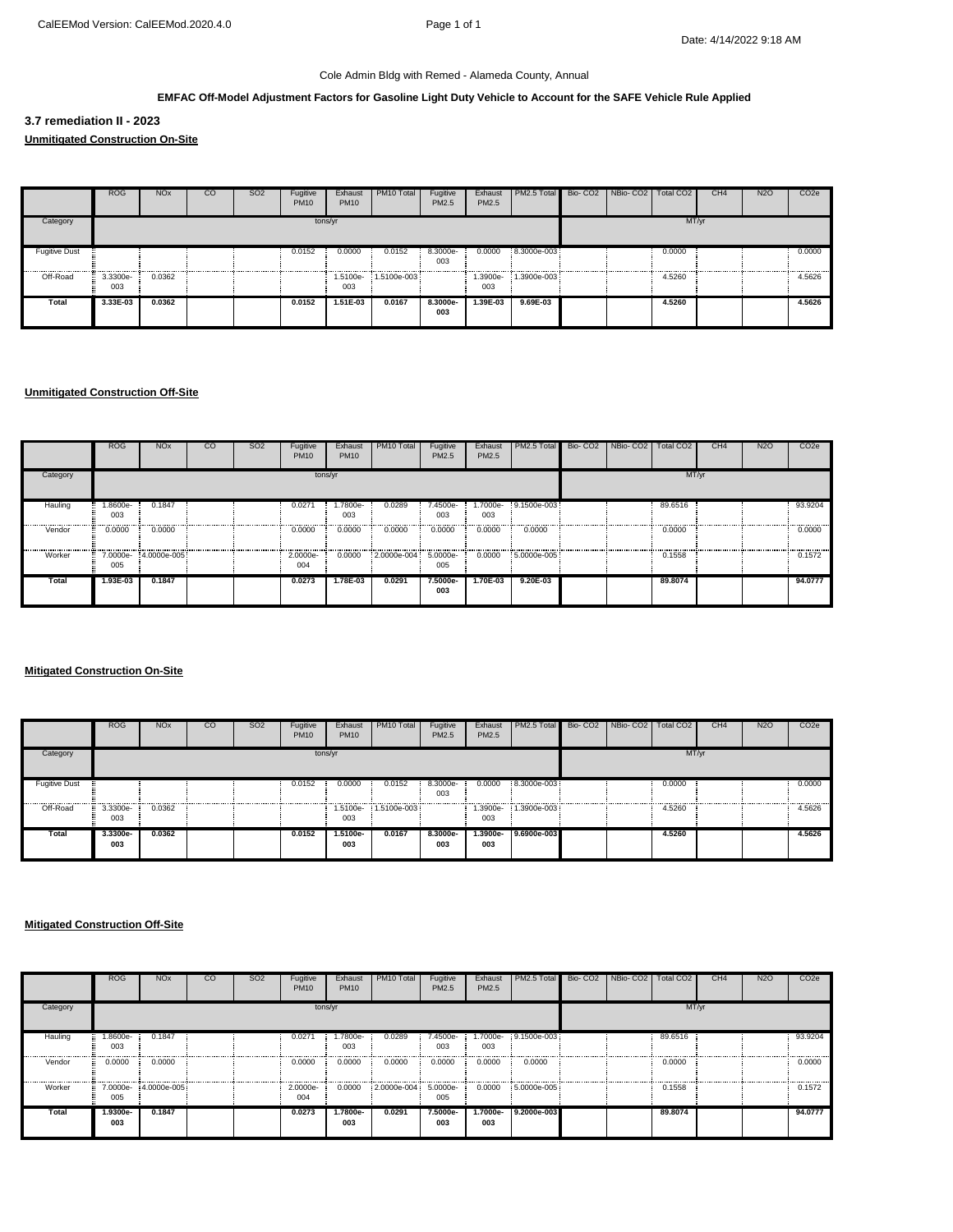#### **EMFAC Off-Model Adjustment Factors for Gasoline Light Duty Vehicle to Account for the SAFE Vehicle Rule Applied**

**3.8 grading II - 2023 Unmitigated Construction On-Site**

|                      | <b>ROG</b>      | <b>NO<sub>x</sub></b> | CO | <b>SO2</b> | Fugitive<br><b>PM10</b> | Exhaust<br><b>PM10</b> | PM10 Total           | Fugitive<br>PM2.5 | Exhaust<br>PM2.5 | PM2.5 Total Bio-CO2 NBio-CO2 Total CO2 |  |        | CH4 | <b>N2O</b> | CO <sub>2</sub> e |
|----------------------|-----------------|-----------------------|----|------------|-------------------------|------------------------|----------------------|-------------------|------------------|----------------------------------------|--|--------|-----|------------|-------------------|
| Category             |                 |                       |    |            |                         | tons/yr                |                      |                   |                  |                                        |  | MT/yr  |     |            |                   |
| <b>Fugitive Dust</b> |                 |                       |    |            | 0.0309                  | 0.0000                 | 0.0309               | 0.0167            | 0.0000           | 0.0167                                 |  | 0.0000 |     |            | 0.0000            |
| Off-Road             | 6.6700e-<br>003 | 0.0723                |    |            |                         | 003                    | 3.0200e- 3.0200e-003 |                   | 003              | 2.7800e-2.7800e-003                    |  | 9.0520 |     |            | 9.1252            |
| Total                | 6.67E-03        | 0.0723                |    |            | 0.0309                  | 3.02E-03               | 0.0339               | 0.0167            | 2.78E-03         | 0.0194                                 |  | 9.0520 |     |            | 9.1252            |

#### **Unmitigated Construction Off-Site**

|          | <b>ROG</b>      | <b>NO<sub>x</sub></b> | $_{\rm CO}$ | S <sub>O</sub> 2 | Fugitive<br><b>PM10</b> | Exhaust<br><b>PM10</b> | PM <sub>10</sub> Total | Fugitive<br>PM2.5 | Exhaust<br>PM2.5 | <b>PM2.5 Total</b>   | Bio-CO <sub>2</sub> | NBio-CO <sub>2</sub> | Total CO <sub>2</sub> | CH <sub>4</sub> | N <sub>2</sub> O | CO <sub>2</sub> e |
|----------|-----------------|-----------------------|-------------|------------------|-------------------------|------------------------|------------------------|-------------------|------------------|----------------------|---------------------|----------------------|-----------------------|-----------------|------------------|-------------------|
| Category |                 |                       |             |                  | tons/yr                 |                        |                        |                   |                  |                      |                     |                      | MT/yr                 |                 |                  |                   |
| Hauling  | 6.3000e-<br>004 | 0.0399                |             |                  | 5.1500e-<br>003         | 3.4000e-<br>004        | 5.4900e-003            | 1.4200e-<br>003   | 004              | 3.3000e- 1.7400e-003 |                     |                      | 17,7139               |                 |                  | 18.5573           |
| Vendor   | 0.0000          | 0.0000                |             |                  | 0.0000                  | 0.0000                 | 0.0000                 | 0.0000            | 0.0000           | 0.0000               |                     |                      | 0.0000                |                 |                  | 0.0000            |
| Worker   | 004             | 1.3000e-9.0000e-005   |             |                  | 4.0000e-<br>004         | 0.0000                 | 4.0000e-004            | 1.1000e-<br>004   | 0.0000           | 1.1000e-004          |                     |                      | 0.3117                |                 |                  | 0.3145            |
| Total    | 7.60E-04        | 0.04                  |             |                  | 5.5500e-<br>003         | 3.40E-04               | 5.89E-03               | 1.5300e-<br>003   | 3.30E-04         | 1.85E-03             |                     |                      | 18.0256               |                 |                  | 18.8718           |

#### **Mitigated Construction On-Site**

|                      | <b>ROG</b>      | <b>NO<sub>x</sub></b> | CO | <b>SO2</b> | Fugitive<br><b>PM10</b> | Exhaust<br><b>PM10</b> | PM10 Total  | Fugitive<br>PM2.5 | Exhaust<br>PM2.5 | PM2.5 Total Bio-CO2 NBio-CO2 Total CO2 |  |        | CH4 | N <sub>2</sub> O | CO <sub>2</sub> e |
|----------------------|-----------------|-----------------------|----|------------|-------------------------|------------------------|-------------|-------------------|------------------|----------------------------------------|--|--------|-----|------------------|-------------------|
| Category             |                 |                       |    |            | tons/yr                 |                        |             |                   |                  |                                        |  | MT/yr  |     |                  |                   |
| <b>Fugitive Dust</b> |                 |                       |    |            | 0.0309                  | 0.0000                 | 0.0309      | 0.0167            | 0.0000           | 0.0167                                 |  | 0.0000 |     |                  | 0.0000            |
| Off-Road             | 6.6700e-<br>003 | 0.0723                |    |            |                         | 3.0200e-<br>003        | 3.0200e-003 |                   | 003              | 2,7800e-2,7800e-003                    |  | 9.0520 |     |                  | 9.1251            |
| Total                | 6.6700e-<br>003 | 0.0723                |    |            | 0.0309                  | 3.0200e-<br>003        | 0.0339      | 0.0167            | 2.7800e-<br>003  | 0.0194                                 |  | 9.0520 |     |                  | 9.1251            |

|          | <b>ROG</b>      | <b>NO<sub>x</sub></b> | $_{\rm CO}$ | SO <sub>2</sub> | Fugitive<br><b>PM10</b> | Exhaust<br><b>PM10</b> | PM <sub>10</sub> Total | Fugitive<br>PM2.5 | Exhaust<br>PM2.5 | PM2.5 Total | Bio- CO2   NBio- CO2   Total CO2 |         | CH <sub>4</sub> | N <sub>2</sub> O | CO <sub>2</sub> e |
|----------|-----------------|-----------------------|-------------|-----------------|-------------------------|------------------------|------------------------|-------------------|------------------|-------------|----------------------------------|---------|-----------------|------------------|-------------------|
| Category |                 |                       |             |                 |                         | tons/yr                |                        |                   |                  |             |                                  | MT/yr   |                 |                  |                   |
| Hauling  | 6.3000e-<br>004 | 0.0399                |             |                 | 5.1500e-<br>003         | 3.4000e-<br>004        | 5.4900e-003            | 1.4200e-<br>003   | 3.3000e-<br>004  | 1.7400e-003 |                                  | 17.7139 |                 |                  | 18.5573           |
| Vendor   | 0.0000          | 0.0000                |             |                 | 0.0000                  | 0.0000                 | 0.0000                 | 0.0000            | 0.0000           | 0.0000      |                                  | 0.0000  |                 |                  | 0.0000            |
| Worker   | -3000e.<br>004  | 9.0000e-005           |             |                 | 4.0000e-<br>004         | 0.0000                 | 4.0000e-004            | 1.1000e-<br>004   | 0.0000           | 1.1000e-004 |                                  | 0.3117  |                 |                  | 0.3145            |
| Total    | 7.6000e-<br>004 | 0.0400                |             |                 | 5.5500e-<br>003         | 3.4000e-<br>004        | 5.89E-03               | $1.5300e-$<br>003 | 3.3000e-<br>004  | 1.85E-03    |                                  | 18.0256 |                 |                  | 18.8718           |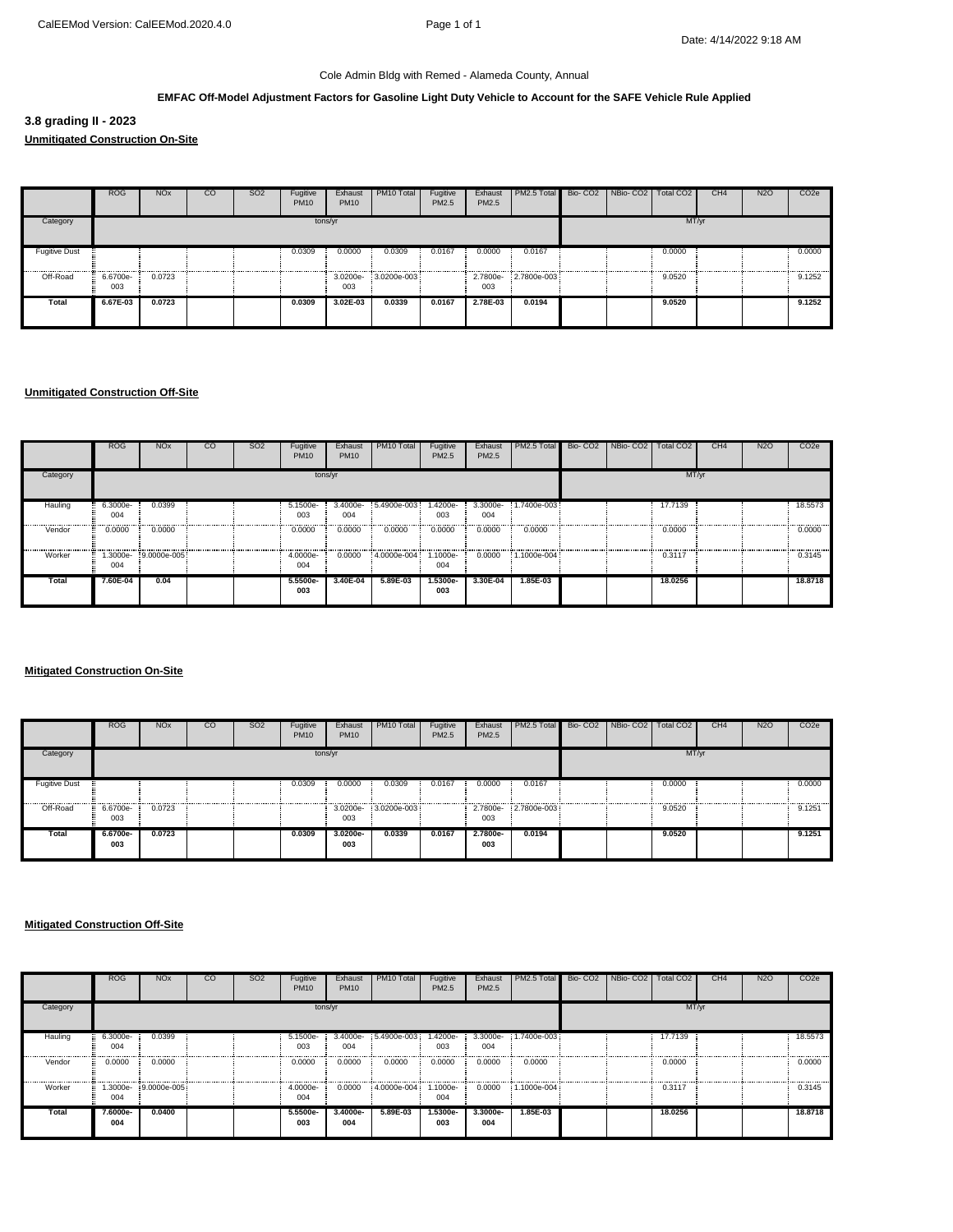#### **EMFAC Off-Model Adjustment Factors for Gasoline Light Duty Vehicle to Account for the SAFE Vehicle Rule Applied**

**3.9 Paving - 2023 Unmitigated Construction On-Site**

|          | <b>ROG</b>                   | <b>NO<sub>x</sub></b> | CO | <b>SO2</b> | Fugitive<br><b>PM10</b> | Exhaust<br><b>PM10</b> | PM10 Total          | Fugitive<br>PM2.5 | Exhaust<br>PM2.5 | PM2.5 Total Bio-CO2 NBio-CO2 Total CO2 |  |        | CH <sub>4</sub> | <b>N2O</b> | CO <sub>2</sub> e |
|----------|------------------------------|-----------------------|----|------------|-------------------------|------------------------|---------------------|-------------------|------------------|----------------------------------------|--|--------|-----------------|------------|-------------------|
| Category |                              |                       |    |            | tons/yr                 |                        |                     |                   |                  |                                        |  |        | MT/yr           |            |                   |
| Off-Road | 4.4000e-<br><b>W.</b><br>003 | 0.0431                |    |            |                         | 003                    | 2.1700e-2.1700e-003 |                   | 003              | 2.0000e-2.0000e-003                    |  | 7.7564 |                 |            | 7.8179<br>        |
| Paving   | .1000e-<br>×<br>003          |                       |    |            |                         | 0.0000                 | 0.0000              |                   | 0.0000           | 0.0000                                 |  | 0.0000 |                 |            | 0.0000            |
| Total    | 5.50E-03                     | 0.0431                |    |            |                         | 2.17E-03               | 2.17E-03            |                   | 2.00E-03         | 2.00E-03                               |  | 7.7564 |                 |            | 7.8179            |

#### **Unmitigated Construction Off-Site**

|          | <b>ROG</b>      | <b>NO<sub>x</sub></b> | $_{\rm CO}$ | SO <sub>2</sub> | Fugitive<br><b>PM10</b> | Exhaust<br><b>PM10</b> | PM <sub>10</sub> Total | Fugitive<br>PM2.5 | Exhaust<br>PM2.5 | PM2.5 Total | Bio-CO <sub>2</sub> | NBio-CO <sub>2</sub> | Total CO <sub>2</sub> | CH <sub>4</sub> | N <sub>2</sub> O | CO <sub>2</sub> e |
|----------|-----------------|-----------------------|-------------|-----------------|-------------------------|------------------------|------------------------|-------------------|------------------|-------------|---------------------|----------------------|-----------------------|-----------------|------------------|-------------------|
| Category |                 |                       |             |                 | tons/yr                 |                        |                        |                   |                  |             |                     |                      | MT/yr                 |                 |                  |                   |
| Hauling  | 0.0000          | 0.0000                |             |                 | 0.0000                  | 0.0000                 | 0.0000                 | 0.0000            | 0.0000           | 0.0000      |                     |                      | 0.0000                |                 |                  | 0.0000            |
| Vendor   | 0.0000          | 0.0000                |             |                 | 0.0000                  | 0.0000                 | 0.0000                 | 0.0000            | 0.0000           | 0.0000      |                     |                      | 0.0000                |                 |                  | 0.0000            |
| Worker   | 2.0000e-<br>004 | 1.3000e-004           |             |                 | 5.9000e-<br>004         | 0.0000                 | 6.0000e-004            | 1.6000e-<br>004   | 0.0000           | 1.6000e-004 |                     |                      | 0.4675                |                 |                  | 0.4717            |
| Total    | 2.00E-04        | 1.30E-04              |             |                 | 5.9000e-<br>004         | 0.0000                 | 6.00E-04               | 1.6000e-<br>004   | 0.0000           | 1.60E-04    |                     |                      | 0.4675                |                 |                  | 0.4717            |

#### **Mitigated Construction On-Site**

|          | <b>ROG</b>           | <b>NO<sub>x</sub></b> | CO | <b>SO2</b> | Fugitive<br><b>PM10</b> | Exhaust<br><b>PM10</b> | PM10 Total           | Fugitive<br>PM2.5 | PM2.5  | Exhaust   PM2.5 Total   Bio- CO2   NBio- CO2   Total CO2 |  |        | CH <sub>4</sub> | N <sub>2</sub> O | CO <sub>2</sub> e |
|----------|----------------------|-----------------------|----|------------|-------------------------|------------------------|----------------------|-------------------|--------|----------------------------------------------------------|--|--------|-----------------|------------------|-------------------|
| Category |                      |                       |    |            | tons/yr                 |                        |                      |                   |        |                                                          |  | MT/yr  |                 |                  |                   |
| Off-Road | 4.4000e-<br>003      | 0.0431                |    |            |                         | 003                    | 2.1700e-2.1700e-003  |                   | 003    | 2.0000e-2.0000e-003                                      |  | 7.7564 |                 |                  | 7.8178            |
| Paving   | 1.1000e-<br>÷<br>003 |                       |    |            |                         | 0.0000                 | 0.0000               |                   | 0.0000 | 0.0000                                                   |  | 0.0000 |                 |                  | 0.0000            |
| Total    | 5.5000e-<br>003      | 0.0431                |    |            |                         | 003                    | 2.1700e- 2.1700e-003 |                   | 003    | 2.0000e-2.0000e-003                                      |  | 7.7564 |                 |                  | 7.8178            |

|          | <b>ROG</b>        | <b>NO<sub>x</sub></b> | $_{\rm CO}$ | SO <sub>2</sub> | Fugitive<br><b>PM10</b> | Exhaust<br><b>PM10</b> | PM <sub>10</sub> Total | Fugitive<br>PM2.5 | Exhaust<br>PM2.5 | PM2.5 Total        | Bio-CO2 NBio-CO2 | Total CO <sub>2</sub> | CH <sub>4</sub> | N <sub>2</sub> O | CO <sub>2</sub> e |
|----------|-------------------|-----------------------|-------------|-----------------|-------------------------|------------------------|------------------------|-------------------|------------------|--------------------|------------------|-----------------------|-----------------|------------------|-------------------|
| Category |                   |                       |             |                 | tons/yr                 |                        |                        |                   |                  |                    |                  | MT/yr                 |                 |                  |                   |
| Hauling  | 0.0000            | 0.0000                |             |                 | 0.0000                  | 0.0000                 | 0.0000                 | 0.0000            | 0.0000           | 0.0000             |                  | 0.0000                |                 |                  | 0.0000            |
| Vendor   | 0.0000            | 0.0000                |             |                 | 0.0000                  | 0.0000                 | 0.0000                 | 0.0000            | 0.0000           | 0.0000             |                  | 0.0000                |                 |                  | 0.0000            |
| Worker   | 2.0000e-<br>004   | 1.3000e-004           |             |                 | 5.9000e-<br>004         | 0.0000                 | 6.0000e-004            | 1.6000e-<br>004   |                  | 0.0000 1.6000e-004 |                  | 0.4675                |                 |                  | 0.4717            |
| Total    | $2.0000e-$<br>004 | 1.3000e-004           |             |                 | 5.9000e-<br>004         | 0.0000                 | 6.0000e-004            | $1.6000e-$<br>004 | 0.0000           | 1.6000e-004        |                  | 0.4675                |                 |                  | 0.4717            |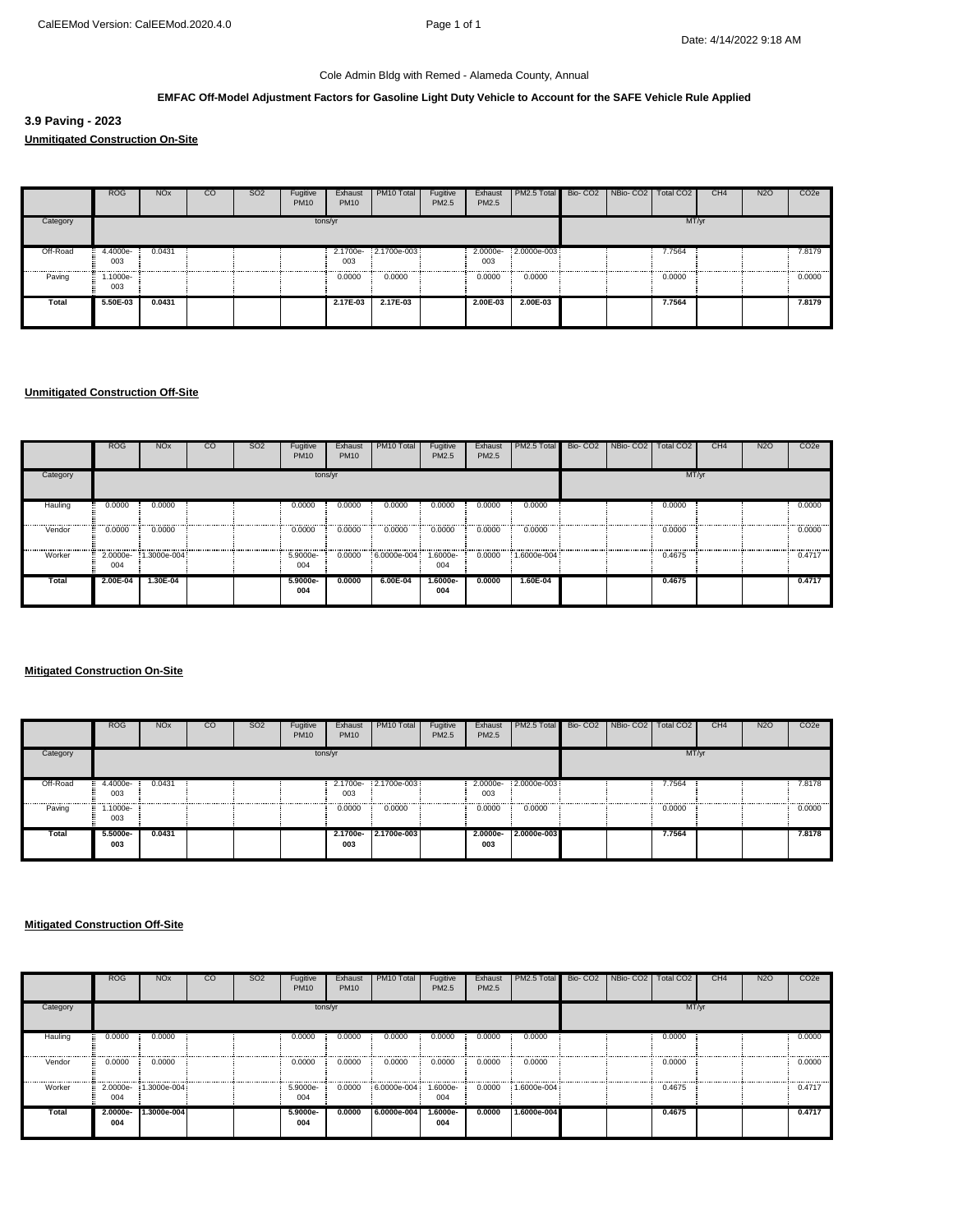#### **EMFAC Off-Model Adjustment Factors for Gasoline Light Duty Vehicle to Account for the SAFE Vehicle Rule Applied**

# **3.10 Architectural Coating - 2023 Unmitigated Construction On-Site**

|                 | <b>ROG</b> | <b>NO<sub>x</sub></b> | $_{\rm CO}$ | SO <sub>2</sub> | Fugitive<br><b>PM10</b> | Exhaust<br><b>PM10</b> | PM10 Total           | Fugitive<br>PM2.5 | PM2.5    | Exhaust   PM2.5 Total   Bio- CO2   NBio- CO2   Total CO2 |  |        | CH <sub>4</sub> | N <sub>2</sub> O | CO <sub>2</sub> e |
|-----------------|------------|-----------------------|-------------|-----------------|-------------------------|------------------------|----------------------|-------------------|----------|----------------------------------------------------------|--|--------|-----------------|------------------|-------------------|
| Category        |            |                       |             |                 |                         | tons/yr                |                      |                   |          |                                                          |  | MT/yr  |                 |                  |                   |
| Archit. Coating | 0.2992     |                       |             |                 |                         | 0.0000                 | 0.0000               |                   | 0.0000   | 0.0000                                                   |  | 0.0000 |                 |                  | 0.0000            |
| Off-Road        | 004        | 9.6000e- 6.5100e-003  |             |                 |                         | 004                    | 3.5000e- 3.5000e-004 |                   | 004      | 3.5000e- 3.5000e-004                                     |  | 1.2766 |                 |                  | 1.2785            |
| Total           | 0.3002     | 6.51E-03              |             |                 |                         | 3.50E-04               | 3.50E-04             |                   | 3.50E-04 | 3.50E-04                                                 |  | 1.2766 |                 |                  | 1.2785            |

# **Unmitigated Construction Off-Site**

|          | <b>ROG</b>   | <b>NO<sub>x</sub></b> | $_{\rm CO}$ | SO <sub>2</sub> | Fugitive<br><b>PM10</b> | Exhaust<br><b>PM10</b> | PM10 Total           | Fugitive<br>PM2.5 | Exhaust<br>PM2.5 | PM2.5 Total        | Bio-CO2 NBio-CO2 | Total CO <sub>2</sub> | CH <sub>4</sub> | N <sub>2</sub> O | CO <sub>2</sub> e |
|----------|--------------|-----------------------|-------------|-----------------|-------------------------|------------------------|----------------------|-------------------|------------------|--------------------|------------------|-----------------------|-----------------|------------------|-------------------|
| Category |              |                       |             |                 |                         | tons/yr                |                      |                   |                  |                    |                  | MT/yr                 |                 |                  |                   |
| Hauling  | 0.0000       | 0.0000                |             |                 | 0.0000                  | 0.0000                 | 0.0000               | 0.0000            | 0.0000           | 0.0000             |                  | 0.0000                |                 |                  | 0.0000            |
| Vendor   | 0.0000       | 0.0000                |             |                 | 0.0000                  | 0.0000                 | 0.0000               | 0.0000            | 0.0000           | 0.0000             |                  | 0.0000                |                 |                  | 0.0000<br>.       |
| Worker   | 005          | 9.0000e- 6.0000e-005  |             |                 | 2.8000e-<br>004         | 0.0000                 | 2.8000e-004 7.0000e- | 005               |                  | 0.0000 7.0000e-005 |                  | 0.2182                |                 |                  | 0.2201            |
| Total    | $9.00E - 05$ | 6.00E-05              |             |                 | 2.8000e-<br>004         | 0.0000                 | 2.80E-04             | 7.0000e-<br>005   | 0.0000           | 7.00E-05           |                  | 0.2182                |                 |                  | 0.2201            |

#### **Mitigated Construction On-Site**

|                 | <b>ROG</b> | NO <sub>x</sub>           | <sub>co</sub> | SO <sub>2</sub> | Fugitive<br><b>PM10</b> | Exhaust<br><b>PM10</b> | PM <sub>10</sub> Total | Fugitive<br>PM2.5 | PM2.5           | Exhaust   PM2.5 Total | Bio-CO <sub>2</sub> | NBio-CO2   Total CO2 |        | CH <sub>4</sub> | N <sub>2</sub> O | CO <sub>2</sub> e |
|-----------------|------------|---------------------------|---------------|-----------------|-------------------------|------------------------|------------------------|-------------------|-----------------|-----------------------|---------------------|----------------------|--------|-----------------|------------------|-------------------|
| Category        |            |                           |               |                 | tons/yr                 |                        |                        |                   |                 |                       |                     |                      | MT/yr  |                 |                  |                   |
| Archit. Coating | 0.2992     |                           |               |                 |                         | 0.0000                 | 0.0000                 |                   | 0.0000          | 0.0000                |                     | .                    | 0.0000 |                 |                  | 0.0000<br>.       |
| Off-Road        | 004        | $9.6000e - 6.5100e - 003$ |               |                 |                         | 004                    | $3.5000e-3.5000e-004$  |                   | 004             | $3.5000e-3.5000e-004$ |                     |                      | 1.2766 |                 |                  | 1.2785            |
| Total           | 0.3002     | 6.5100e-003               |               |                 |                         | $3.5000e-$<br>004      | 3.5000e-004            |                   | 3.5000e-<br>004 | 3.5000e-004           |                     |                      | 1.2766 |                 |                  | 1.2785            |

|              | <b>ROG</b>        | <b>NO<sub>x</sub></b> | $_{\rm CO}$ | SO <sub>2</sub> | Fugitive<br><b>PM10</b> | Exhaust<br><b>PM10</b> | PM10 Total  | Fugitive<br>PM2.5 | Exhaust<br>PM2.5 | PM2.5 Total | Bio-CO2 NBio-CO2 | Total CO <sub>2</sub> | CH <sub>4</sub> | N <sub>2</sub> O | CO <sub>2</sub> e |
|--------------|-------------------|-----------------------|-------------|-----------------|-------------------------|------------------------|-------------|-------------------|------------------|-------------|------------------|-----------------------|-----------------|------------------|-------------------|
| Category     |                   |                       |             |                 |                         | tons/yr                |             |                   |                  |             |                  | MT/yr                 |                 |                  |                   |
| Hauling      | 0.0000            | 0.0000                |             |                 | 0.0000                  | 0.0000                 | 0.0000      | 0.0000            | 0.0000           | 0.0000      |                  | 0.0000                |                 |                  | 0.0000            |
| Vendor       | 0.0000            | 0.0000                |             |                 | 0.0000                  | 0.0000                 | 0.0000      | 0.0000            | 0.0000           | 0.0000      |                  | 0.0000                |                 |                  | 0.0000            |
| Worker       | 005               | 9.0000e- 6.0000e-005  |             |                 | 2.8000e-<br>004         | 0.0000                 | 2.8000e-004 | 7.0000e-<br>005   | 0.0000           | 7.0000e-005 |                  | 0.2182                |                 |                  | 0.2201            |
| <b>Total</b> | $9.0000e-$<br>005 | 6.0000e-005           |             |                 | 2.8000e-<br>004         | 0.0000                 | 2.8000e-004 | 7.0000e-<br>005   | 0.0000           | 7.0000e-005 |                  | 0.2182                |                 |                  | 0.2201            |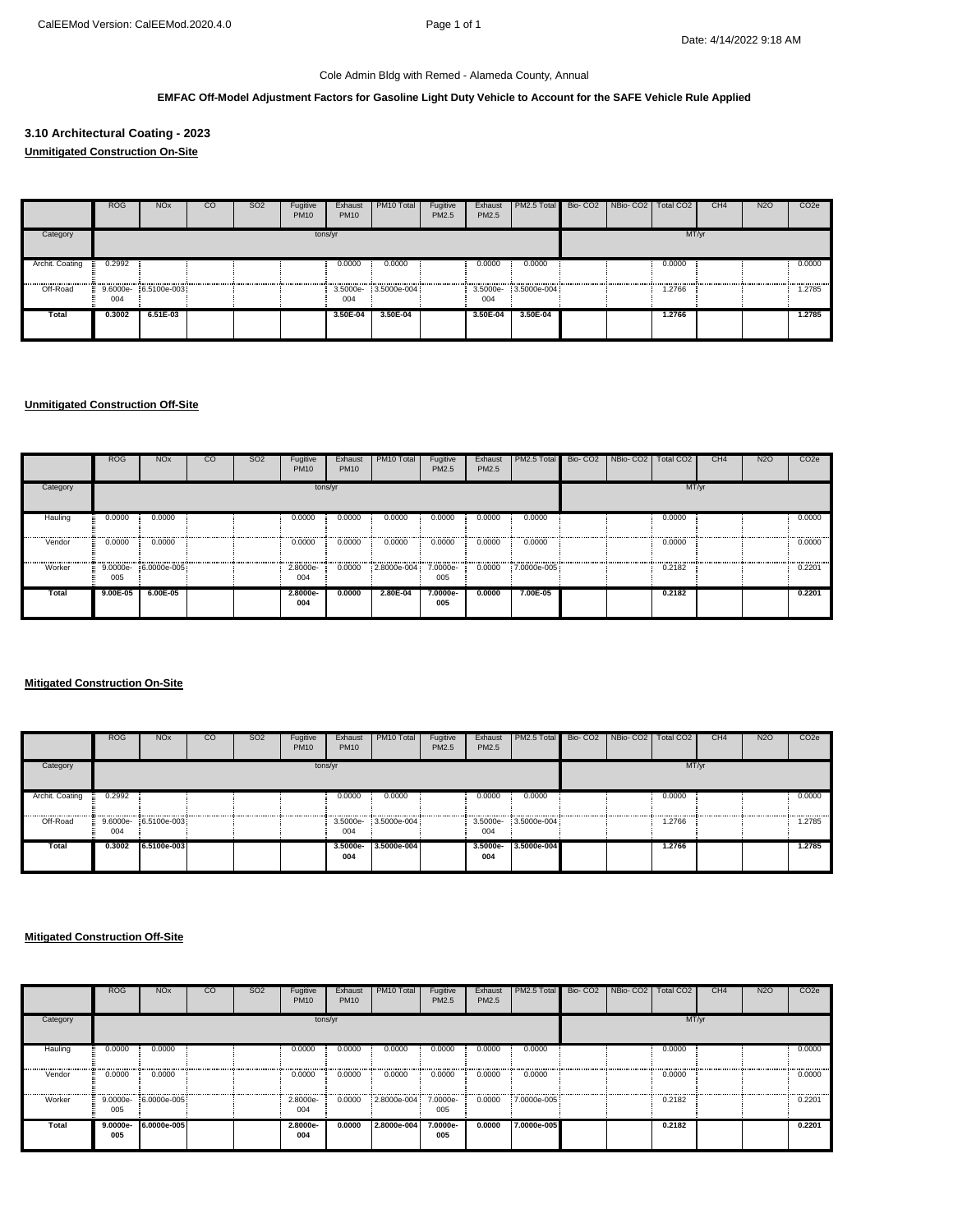# **EMFAC Off-Model Adjustment Factors for Gasoline Light Duty Vehicle to Account for the SAFE Vehicle Rule Applied**

# **4.0 Operational Detail - Mobile**

#### **4.1 Mitigation Measures Mobile**

Increase Transit Accessibility

|             | <b>ROG</b>  | <b>NOx</b> | CO | SO <sub>2</sub> | Fugitive<br><b>PM10</b> | Exhaust<br><b>PM10</b> | PM10 Total | Fugitive<br>PM2.5 | Exhaust<br>PM2.5 | <b>PM2.5 Total</b> | Bio- CO2   NBio- CO2   Total CO2 |          | CH <sub>4</sub> | N <sub>2</sub> O | CO <sub>2e</sub> |
|-------------|-------------|------------|----|-----------------|-------------------------|------------------------|------------|-------------------|------------------|--------------------|----------------------------------|----------|-----------------|------------------|------------------|
| Category    |             |            |    |                 | tons/yr                 |                        |            |                   |                  |                    |                                  | MT/yr    |                 |                  |                  |
| Mitigated   | π<br>0.3454 | 0.4101     |    |                 | 0.6580                  | 4.8000e-<br>003        | 0.6628     | 0.1758            | 4.4700e-<br>003  | 0.1802             |                                  | 590.2949 |                 |                  | 600.7252         |
| Unmitigated | Ħ<br>0.3569 | 0.4343     |    |                 | 0.7139                  | 5.1600e-<br>003        | 0.7191     | 0.1907            | 4.8100e-<br>003  | 0.1955             |                                  | 638.4986 |                 |                  | 649.5419         |

#### **4.2 Trip Summary Information**

|                            |            | Average Daily Trip Rate |           | Unmitigated       | Mitigated         |
|----------------------------|------------|-------------------------|-----------|-------------------|-------------------|
| Land Use                   | Weekdav    | Saturdav                | Sundav    | <b>Annual VMT</b> | <b>Annual VMT</b> |
| Government Office Building | 616.71<br> | 0.00                    | J.OC<br>. | 755,413           | 696.197           |
| Junior College (2yr)       | 579.15     | 321.18                  | 34.61     | .179.627          | 1.087.156         |
| Parking Lot                | 0.00       | 0.00                    | 0.00      |                   |                   |
| Totai                      | .195.86    | 321.18                  | 34.61     | .935.041          | .783.353          |

# **4.3 Trip Type Information**

|                            |            | <b>Miles</b>   |                  |            | Trip %     |             |         | Trip Purpose % |  |
|----------------------------|------------|----------------|------------------|------------|------------|-------------|---------|----------------|--|
| Land Use                   | H-W or C-W | H-S or C-C     | $H-O$ or $C$ -NW | H-W or C-W | H-S or C-C | H-O or C-NW | Primary | Diverted       |  |
| Government Office Building | 9.50       | $^{\prime}.30$ | 7.30             | 33.00      | 62.00      | 5.00        | 50      |                |  |
| Junior College (2yr)<br>   | 9.50       | <br><br>7.30   | 7.30             | .<br>6.40  | 88.60      | .<br>5.00   | .<br>92 | <br>           |  |
| Parking Lot                | 9.50       | 7.30           | 7.30             | 0.00       | 0.00       | 0.00        |         |                |  |

#### **4.4 Fleet Mix**

| Land Use                   | ∟DA ∶    | LDT1     | LDT2     | <b>MD</b> | LHD <sup>2</sup> | LHD <sub>2</sub> | <b>MHD</b> | HHD      | OBUS     | JBUS     | MC'      | <b>SBUS</b> | <b>MH</b> |
|----------------------------|----------|----------|----------|-----------|------------------|------------------|------------|----------|----------|----------|----------|-------------|-----------|
| Government Office Building | .569946  | 0.056495 | 0.180011 | 0.112201  | 0.020944         | 0.005169         | 0.013608   | 0.012941 | 0.000792 | 0.000570 | 0.024535 | 0.000337    | 0.002451  |
| Junior College (2yr)       | 1.569946 | 0.056495 | 0.180011 | 0.112201  | 0.020944         | 0.005169         | 0.013608   | 0.012941 | 0.000792 | 0.000570 | 0.024535 | 0.000337    | 0.002451  |
| Parking Lot                | .569946. | 0.056495 | 0.180011 | 0.112201  | 0.020944         | 0.005169         | 0.013608   | 0.012941 | 0.000792 | 0.000570 | 0.024535 | 0.000337    | 0.002451  |

# **5.0 Energy Detail**

Historical Energy Use: N

#### **5.1 Mitigation Measures Energy**

|                              | <b>ROG</b>      | <b>NO<sub>x</sub></b> | CO | <b>SO2</b> | Fugitive<br><b>PM10</b> | Exhaust<br><b>PM10</b> | PM10 Total           | Fugitive<br>PM2.5 | Exhaust<br>PM2.5 | PM2.5 Total Bio-CO2 NBio-CO2 Total CO2 |  |         | CH <sub>4</sub> | <b>N2O</b> | CO <sub>2e</sub> |
|------------------------------|-----------------|-----------------------|----|------------|-------------------------|------------------------|----------------------|-------------------|------------------|----------------------------------------|--|---------|-----------------|------------|------------------|
| Category                     |                 |                       |    |            |                         | tons/yr                |                      |                   |                  |                                        |  | MT/yr   |                 |            |                  |
| <b>Electricity Mitigated</b> |                 |                       |    |            |                         | 0.0000                 | 0.0000               |                   | 0.0000           | 0.0000                                 |  | 57,4961 |                 |            | 58.0647          |
| Electricity<br>Unmitigated   |                 |                       |    |            |                         | 0.0000                 | 0.0000               |                   | 0.0000           | 0.0000                                 |  | 57.4961 |                 |            | 58.0647          |
| NaturalGas<br>Mitigated      | 8.0400e-<br>003 | 0.0731                |    |            |                         | 003                    | 5.5600e- 5.5600e-003 |                   | 003              | 5.5600e- 5.5600e-003                   |  | 79.5756 |                 |            | 80.0485          |
| NaturalGas<br>Unmitigated    | 8.0400e-<br>003 | 0.0731                |    |            |                         | 003                    | 5.5600e- 5.5600e-003 |                   | 003              | 5.5600e- 5.5600e-003                   |  | 79.5756 |                 |            | 80.0485          |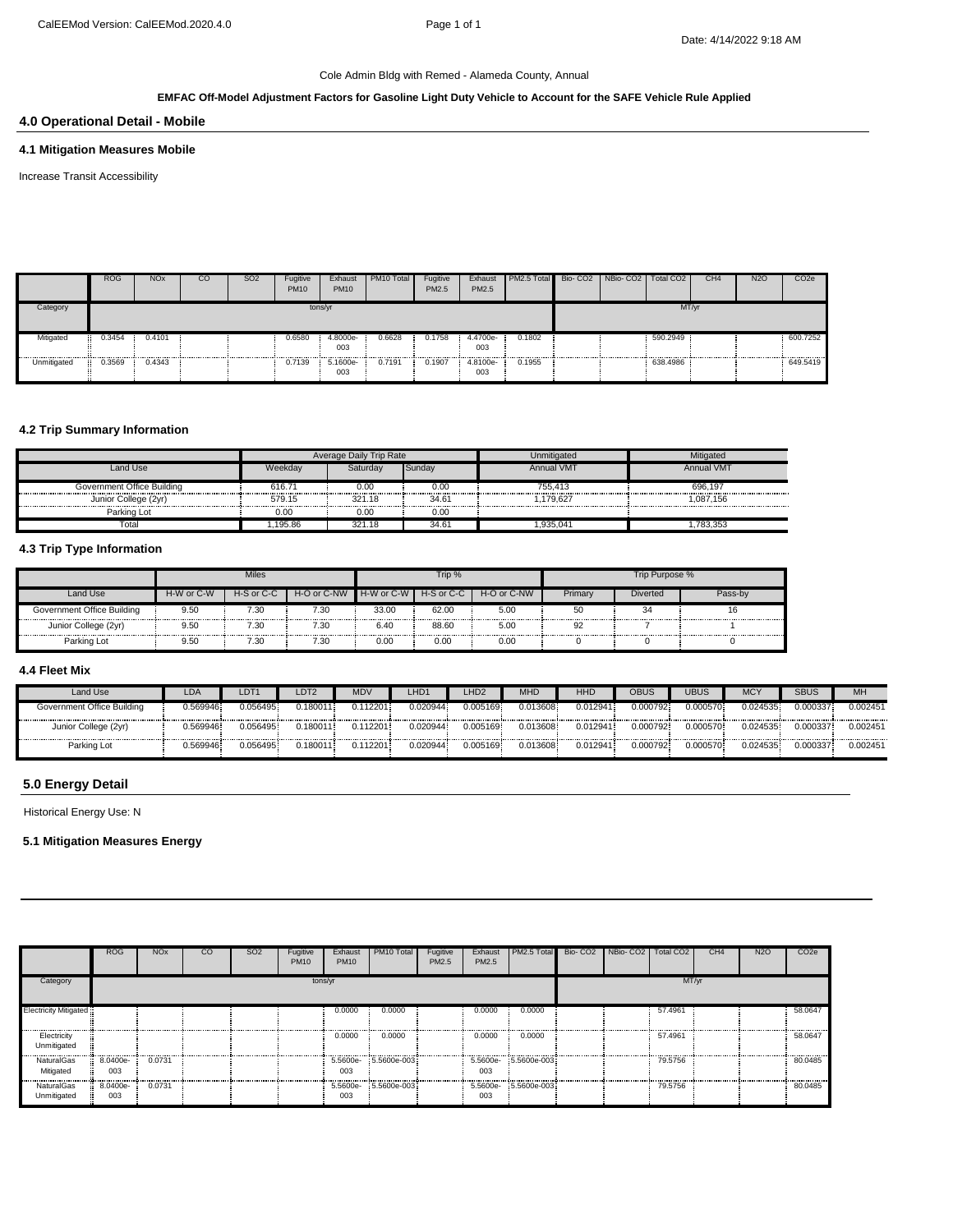# **EMFAC Off-Model Adjustment Factors for Gasoline Light Duty Vehicle to Account for the SAFE Vehicle Rule Applied**

**5.2 Energy by Land Use - NaturalGas Unmitigated**

|                                      | <b>NaturalGas</b><br>Use | <b>ROG</b>      | <b>NO<sub>x</sub></b> | CO | <b>SO2</b> | Fugitive<br><b>PM10</b> | Exhaust<br><b>PM10</b> | PM10 Total      | Fugitive<br>PM2.5 | Exhaust<br>PM2.5 | PM2.5 Total Bio- CO2 NBio- CO2 |  | Total CO <sub>2</sub> | CH <sub>4</sub> | <b>N2O</b> | CO <sub>2e</sub> |
|--------------------------------------|--------------------------|-----------------|-----------------------|----|------------|-------------------------|------------------------|-----------------|-------------------|------------------|--------------------------------|--|-----------------------|-----------------|------------|------------------|
| Land Use                             | kBTU/yr                  |                 |                       |    |            | tons/yr                 |                        |                 |                   |                  |                                |  | MT/yr                 |                 |            |                  |
| Government Office<br>Building        | 522795                   | 2.8200e-<br>003 | 0.0256                |    |            |                         | 1.9500e-003            | 1.9500e-<br>003 |                   | 003              | 1.9500e- 1.9500e-003           |  | 27,8983               |                 |            | 28,0641          |
| Junior College<br>(2 <sub>yr</sub> ) | 968396                   | 5.2200e-<br>003 | 0.0475                |    |            |                         | 3.6100e-003 3.6100e-   | 003             |                   | 003              | 3.6100e-3.6100e-003            |  | 51.6773               |                 |            | 51.9844          |
| Parking Lot                          | $\Omega$                 | 0.0000          | 0.0000                |    |            |                         | 0.0000                 | 0.0000          |                   | 0.0000           | 0.0000                         |  | 0.0000                |                 |            | 0.0000           |
| Total                                |                          | 8.0400e-<br>003 | 0.0731                |    |            |                         | 5.5600e-003            | 5.5600e-<br>003 |                   | 5.5600e-<br>003  | 5.5600e-003                    |  | 79.5756               |                 |            | 80.0485          |

#### **Mitigated**

|                                      | NaturalGas<br>Use | <b>ROG</b>      | <b>NO<sub>x</sub></b> | SO <sub>2</sub><br>$_{\rm CO}$ | Fugitive<br><b>PM10</b> | Exhaust<br><b>PM10</b> | PM <sub>10</sub> Total | Fugitive<br>PM2.5 | Exhaust<br>PM2.5 | PM2.5 Total | Bio-CO <sub>2</sub> | NBio-CO <sub>2</sub> | Total CO2 | CH <sub>4</sub> | N <sub>2</sub> O | CO <sub>2e</sub> |
|--------------------------------------|-------------------|-----------------|-----------------------|--------------------------------|-------------------------|------------------------|------------------------|-------------------|------------------|-------------|---------------------|----------------------|-----------|-----------------|------------------|------------------|
| Land Use                             | kBTU/yr           |                 |                       |                                | tons/yr                 |                        |                        |                   |                  |             |                     |                      | MT/yr     |                 |                  |                  |
| Government Office:<br>Building       | 522795            | 2.8200e-<br>003 | 0.0256                |                                |                         | 1.9500e-003            | .9500e-<br>003         |                   | 1.9500e-<br>003  | 1.9500e-003 |                     |                      | 27,8983   |                 |                  | 28.0641          |
| Junior College<br>(2 <sub>yr</sub> ) | 968396            | 5.2200e-<br>003 | 0.0475                |                                |                         | 3.6100e-003 3.6100e-   | 003                    |                   | 3.6100e-<br>003  | 3.6100e-003 |                     |                      | 51,6773   |                 |                  | 51.9844          |
| Parking Lot                          | 0                 | 0.0000          | 0.0000                |                                |                         | 0.0000                 | 0.0000                 |                   | 0.0000           | 0.0000      |                     |                      | 0.0000    |                 |                  | <br>0.0000       |
| <b>Total</b>                         |                   | 8.0400e-<br>003 | 0.0731                |                                |                         | 5.5600e-003            | 5.5600e-<br>003        |                   | 5.5600e-<br>003  | 5.5600e-003 |                     |                      | 79.5756   |                 |                  | 80.0485          |

# **Unmitigated 5.3 Energy by Land Use - Electricity**

|                                      | Electricity<br>Use | Total CO <sub>2</sub> | CH <sub>4</sub> | <b>N2O</b> | CO <sub>2</sub> e |
|--------------------------------------|--------------------|-----------------------|-----------------|------------|-------------------|
| Land Use                             | kWh/yr             |                       |                 | MT/yr      |                   |
| Government Office<br><b>Building</b> | 328692             | 30.4118               |                 |            | 30.7125           |
| Junior College<br>(2 <sub>yr</sub> ) | 279708             | 25.8796               |                 |            | 26.1355           |
| Parking Lot                          | 13020              | 1.2047                |                 |            | 1.2166            |
| <b>Total</b>                         |                    | 57.4961               |                 |            | 58.0647           |

# **Mitigated**

|                                      | Electricity<br>Use | <b>Total CO2</b> | CH <sub>4</sub> | <b>N2O</b> | CO <sub>2e</sub> |
|--------------------------------------|--------------------|------------------|-----------------|------------|------------------|
| Land Use                             | kWh/yr             |                  |                 | MT/yr      |                  |
| Government Office<br><b>Building</b> | 328692             | 30.4118          |                 |            | 30.7125          |
| Junior College<br>(2 <sub>yr</sub> ) | 279708             | 25.8796          |                 |            | 26.1355          |
| Parking Lot                          | 13020              | 1.2047           |                 |            | 1.2166           |
| Total                                |                    | 57.4961          |                 |            | 58.0647          |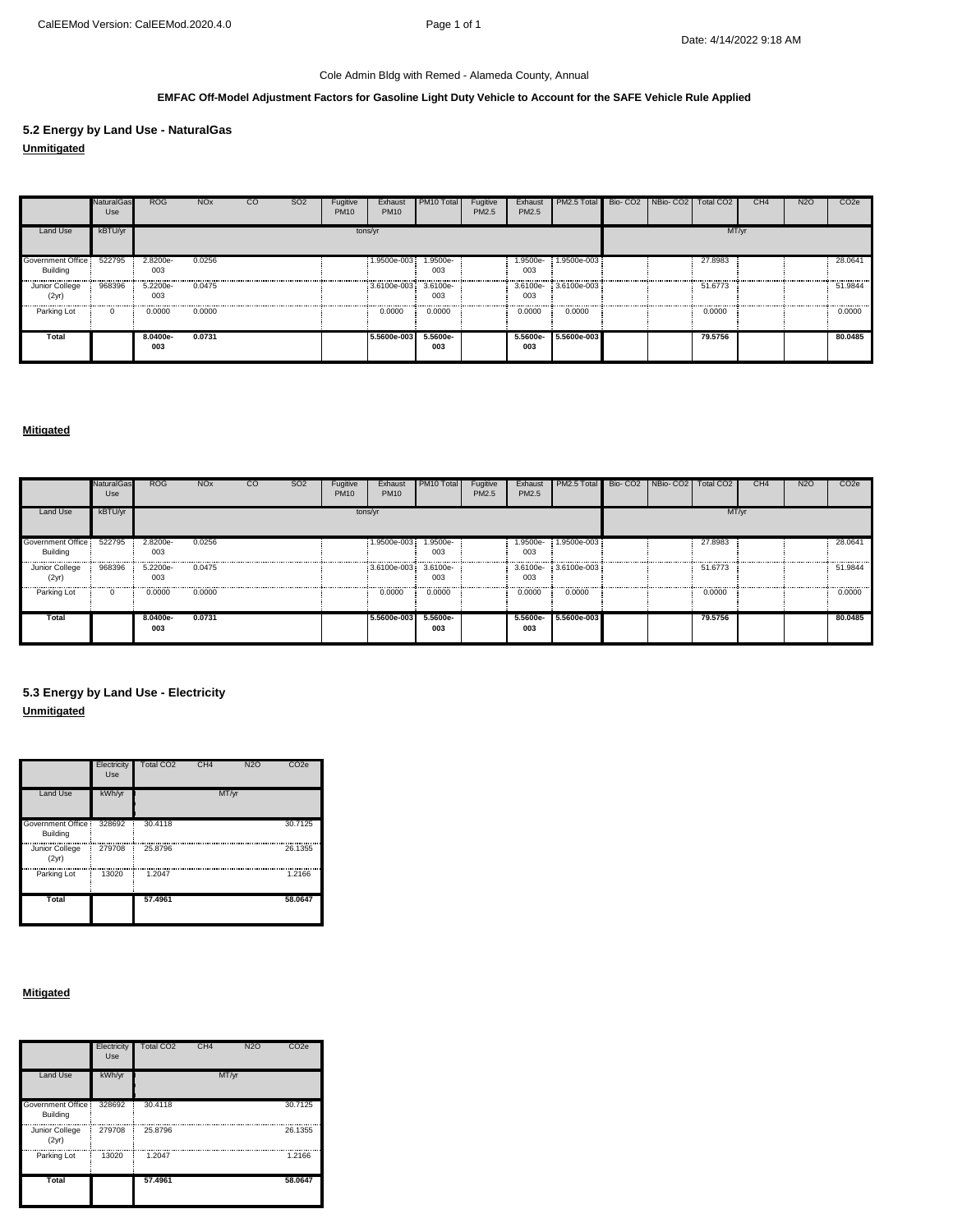# **EMFAC Off-Model Adjustment Factors for Gasoline Light Duty Vehicle to Account for the SAFE Vehicle Rule Applied**

### **6.0 Area Detail**

# **6.1 Mitigation Measures Area**

Use Low VOC Paint - Non-Residential Exterior No Hearths Installed Use Low VOC Paint - Non-Residential Interior

|               | <b>ROG</b> | <b>NO<sub>x</sub></b> | CO | SO <sub>2</sub> | Fugitive<br><b>PM10</b> | Exhaust<br><b>PM10</b> | PM10 Total | Fugitive<br>PM2.5 | Exhaust<br>PM2.5 | PM2.5 Total | Bio- CO2 NBio- CO2   Total CO2 |                 | CH <sub>4</sub> | N <sub>2</sub> O | CO <sub>2</sub> e |
|---------------|------------|-----------------------|----|-----------------|-------------------------|------------------------|------------|-------------------|------------------|-------------|--------------------------------|-----------------|-----------------|------------------|-------------------|
| Category      |            |                       |    |                 |                         | tons/yr                |            |                   |                  |             |                                | MT/yr           |                 |                  |                   |
| Mitigated<br> | 0.2508     | $1.0000e-005$         |    | .               |                         | 0.0000                 | 0.0000     |                   | 0.0000           | 0.0000      |                                | 2.6600e-<br>003 | .               |                  | 2.8300e-<br>003   |
| Unmitigated   | 0.2508     | 1.0000e-005           |    |                 |                         | 0.0000                 | 0.0000     |                   | 0.0000           | 0.0000      |                                | 2.6600e-<br>003 |                 |                  | 2.8300e-<br>003   |

# **6.2 Area by SubCategory**

**Unmitigated**

|                          | <b>ROG</b> | <b>NO<sub>x</sub></b> | <sub>CO</sub> | SO <sub>2</sub> | Fugitive<br><b>PM10</b> | Exhaust<br><b>PM10</b> | PM <sub>10</sub> Total | Fugitive<br>PM2.5 | Exhaust<br>PM2.5 | PM2.5 Total | Bio- CO2   NBio- CO2 | Total CO <sub>2</sub> | CH <sub>4</sub> | N <sub>2</sub> O | CO <sub>2e</sub> |
|--------------------------|------------|-----------------------|---------------|-----------------|-------------------------|------------------------|------------------------|-------------------|------------------|-------------|----------------------|-----------------------|-----------------|------------------|------------------|
| SubCategory              |            |                       |               |                 |                         | tons/yr                |                        |                   |                  |             |                      | MT/yr                 |                 |                  |                  |
| Architectural<br>Coating | 0.0299     |                       |               |                 |                         | 0.0000<br>.            | 0.0000<br>.            |                   | 0.0000           | 0.0000      |                      | 0.0000                |                 |                  | 0.0000           |
| Consumer<br>Products     | 0.2207     |                       |               |                 |                         | 0.0000                 | 0.0000                 |                   | 0.0000           | 0.0000      |                      | 0.0000                |                 |                  | 0.0000           |
| Landscaping              | 004        | 1.3000e- 1.0000e-005  |               |                 |                         | 0.0000                 | 0.0000                 |                   | 0.0000           | 0.0000      |                      | 2.6600e-<br>003       |                 |                  | 2.8300e-<br>003  |
| Total                    | 0.2508     | 1.0000e-005           |               |                 |                         | 0.0000                 | 0.0000                 |                   | 0.0000           | 0.0000      |                      | $2.6600e-$<br>003     |                 |                  | 2.8300e-<br>003  |

#### **Mitigated**

|                          | <b>ROG</b>      | <b>NO<sub>x</sub></b> | <sub>CO</sub> | <b>SO2</b> | Fugitive<br><b>PM10</b> | Exhaust<br><b>PM10</b> | PM10 Total | Fugitive<br>PM2.5 | Exhaust<br>PM2.5 | PM2.5 Total | Bio-CO <sub>2</sub> | NBio-CO <sub>2</sub> | Total CO <sub>2</sub> | CH <sub>4</sub> | <b>N2O</b> | CO <sub>2</sub> e |
|--------------------------|-----------------|-----------------------|---------------|------------|-------------------------|------------------------|------------|-------------------|------------------|-------------|---------------------|----------------------|-----------------------|-----------------|------------|-------------------|
| SubCategory              |                 |                       |               |            |                         | tons/yr                |            |                   |                  |             |                     |                      | MT/yr                 |                 |            |                   |
| Architectural<br>Coating | 0.0299          |                       |               |            |                         | 0.0000                 | 0.0000     |                   | 0.0000           | 0.0000      |                     |                      | 0.0000                |                 |            | 0.0000            |
| Consumer<br>Products     | 0.2207          |                       |               |            |                         | 0.0000                 | 0.0000     |                   | 0.0000           | 0.0000      |                     |                      | 0.0000                |                 |            | 0.0000            |
| Landscaping              | 1.3000e-<br>004 | 1.0000e-005           |               |            |                         | 0.0000                 | 0.0000     |                   | 0.0000           | 0.0000      |                     |                      | 2.6600e-<br>003       |                 |            | 2.8300e-<br>003   |
| Total                    | 0.2508          | 1.0000e-005           |               |            |                         | 0.0000                 | 0.0000     |                   | 0.0000           | 0.0000      |                     |                      | $2.6600e-$<br>003     |                 |            | 2.8300e-<br>003   |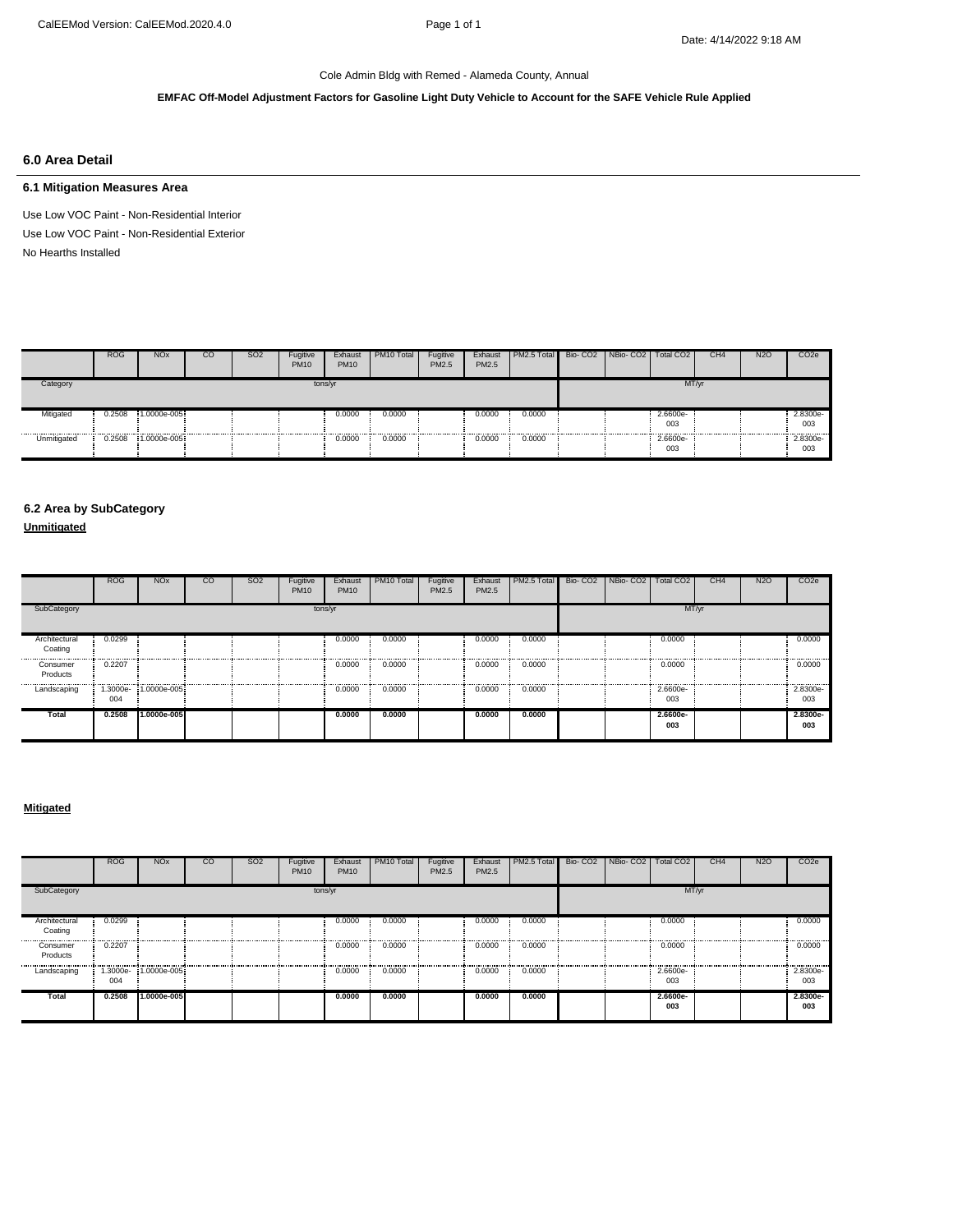#### **EMFAC Off-Model Adjustment Factors for Gasoline Light Duty Vehicle to Account for the SAFE Vehicle Rule Applied**

**7.0 Water Detail**

# **7.1 Mitigation Measures Water**

|             | Total CO2 | CH <sub>4</sub> | <b>N2O</b> | CO <sub>2e</sub> |
|-------------|-----------|-----------------|------------|------------------|
| Category    |           |                 | MT/yr      |                  |
| Mitigated   | 7.3701    |                 |            | 14.5475          |
| Unmitigated | 7.3701    |                 |            | 14.5475          |

# **7.2 Water by Land Use**

**Unmitigated**

|                                      | Indoor/Out<br>door Use | <b>Total CO2</b> | CH <sub>4</sub> | <b>N2O</b> | CO <sub>2</sub> e |
|--------------------------------------|------------------------|------------------|-----------------|------------|-------------------|
| Land Use                             | Mgal                   |                  | MT/vr           |            |                   |
| Government Office<br><b>Building</b> | 5.42341/<br>3.32403    | 5.5122           |                 |            | 11.2113           |
| Junior College<br>(2yr)              | 1.4028/<br>2.19413     | 1.8579           |                 |            | 3.3363            |
| Parking Lot                          | 0/0                    | 0.0000           |                 |            | 0.0000            |
| Total                                |                        | 7.3701           |                 |            | 14.5475           |

### **Mitigated**

|                               | Indoor/Out<br>door Use | Total CO2 | CH <sub>4</sub> | N <sub>2</sub> O | CO <sub>2e</sub> |
|-------------------------------|------------------------|-----------|-----------------|------------------|------------------|
| Land Use                      | Mgal                   |           | MT/yr           |                  |                  |
| Government Office<br>Building | 5.42341/<br>3.32403    | 5.5122    |                 |                  | 11.2113          |
| Junior College<br>(2yr)       | 1.4028/<br>2.19413     | 1.8579    |                 |                  | 3.3363           |
| Parking Lot                   | 0/0                    | 0.0000    |                 |                  | 0.0000           |
| Total                         |                        | 7.3701    |                 |                  | 14.5475          |

# **8.0 Waste Detail**

**8.1 Mitigation Measures Waste**

#### **Category/Year**

|                  | Total CO2    | CH <sub>4</sub> | <b>N2O</b> | CO <sub>2e</sub> |
|------------------|--------------|-----------------|------------|------------------|
|                  |              |                 | MT/yr      |                  |
| Mitigated        | 12.7011<br>П |                 |            | 31.4666          |
| Unmitigated<br>Ħ | 12.7011      |                 |            | 31.4666          |